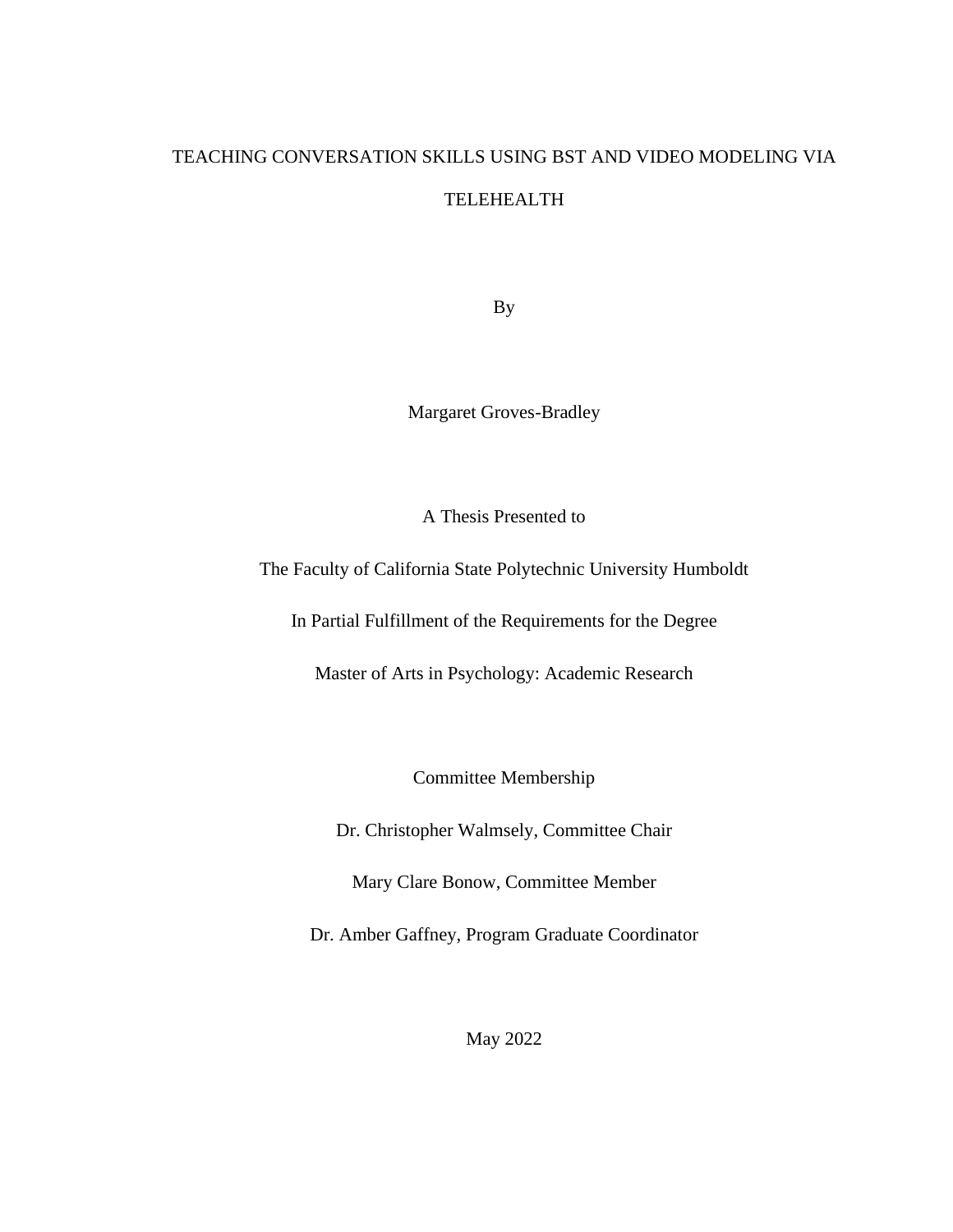#### **Abstract**

## <span id="page-1-0"></span>TEACHING CONVERSATION SKILLS USING BST AND VIDEO MODELING VIA TELEHEALTH

#### Margaret Groves-Bradley

The COVID-19 pandemic and the current state of education children have limited access to an environment where they can practice conversational skills with people outside of their immediate family. Traditionally, children with autism spectrum disorder (ASD) have a difficult time independently learning these skills, even in an environment that is ripe with social interaction(Grosberg & Charlop, 2017). The current study sought to use behavioral skills training, modeling, and prompting to teach the skills of responding to questions, asking questions, and changing the topic to one learner with ASD over telehealth. The study was conducted over three phases. The first phase consisted of collecting baseline data on the target behaviors. The second was a one-on-one intervention, where the researcher used video modelling to teach the participant one or more of the target conversational skills, they then practiced having conversation and the researcher provided the learner with feedback. These lessons continued, intervening on one behavior at a time until a stable rate of responding was observed. The final phase consisted of a maintenance and generalization assessment. Maintenance sessions occurred two weeks following the intervention and four generalization probes occurred in the home with different people during the final week of the intervention. The results indicate that these conversation skills can be learned through the one-on-one telehealth intervention, can maintain over time, and generalize to real world setting.

ii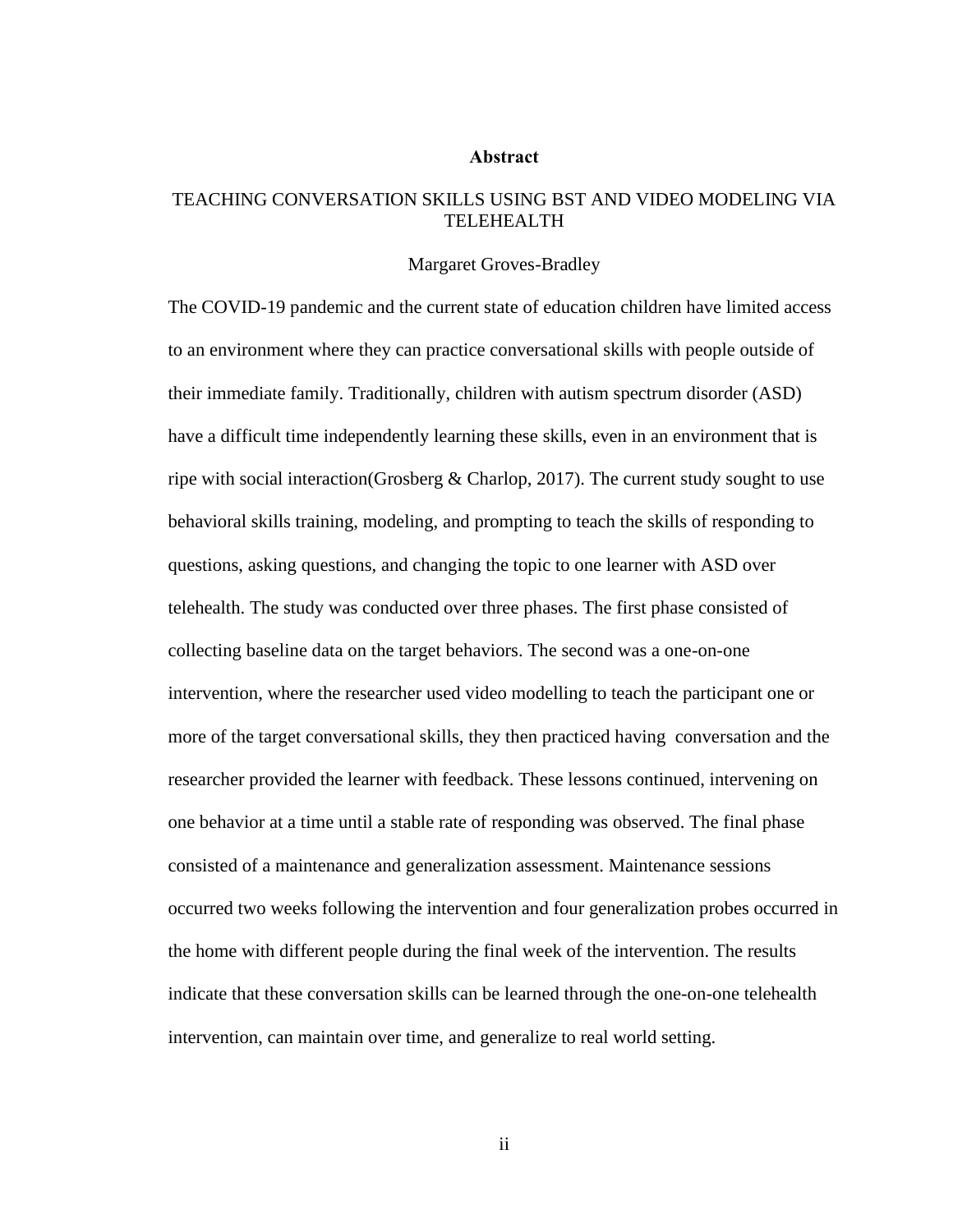## **Table of Contents**

<span id="page-2-0"></span>

| Teaching Conversation Skills Using BST and Video Modeling Via Telehealth 1 |  |
|----------------------------------------------------------------------------|--|
|                                                                            |  |
|                                                                            |  |
|                                                                            |  |
|                                                                            |  |
|                                                                            |  |
|                                                                            |  |
|                                                                            |  |
|                                                                            |  |
|                                                                            |  |
|                                                                            |  |
|                                                                            |  |
|                                                                            |  |
|                                                                            |  |
|                                                                            |  |
|                                                                            |  |
|                                                                            |  |
|                                                                            |  |
|                                                                            |  |
|                                                                            |  |
|                                                                            |  |
|                                                                            |  |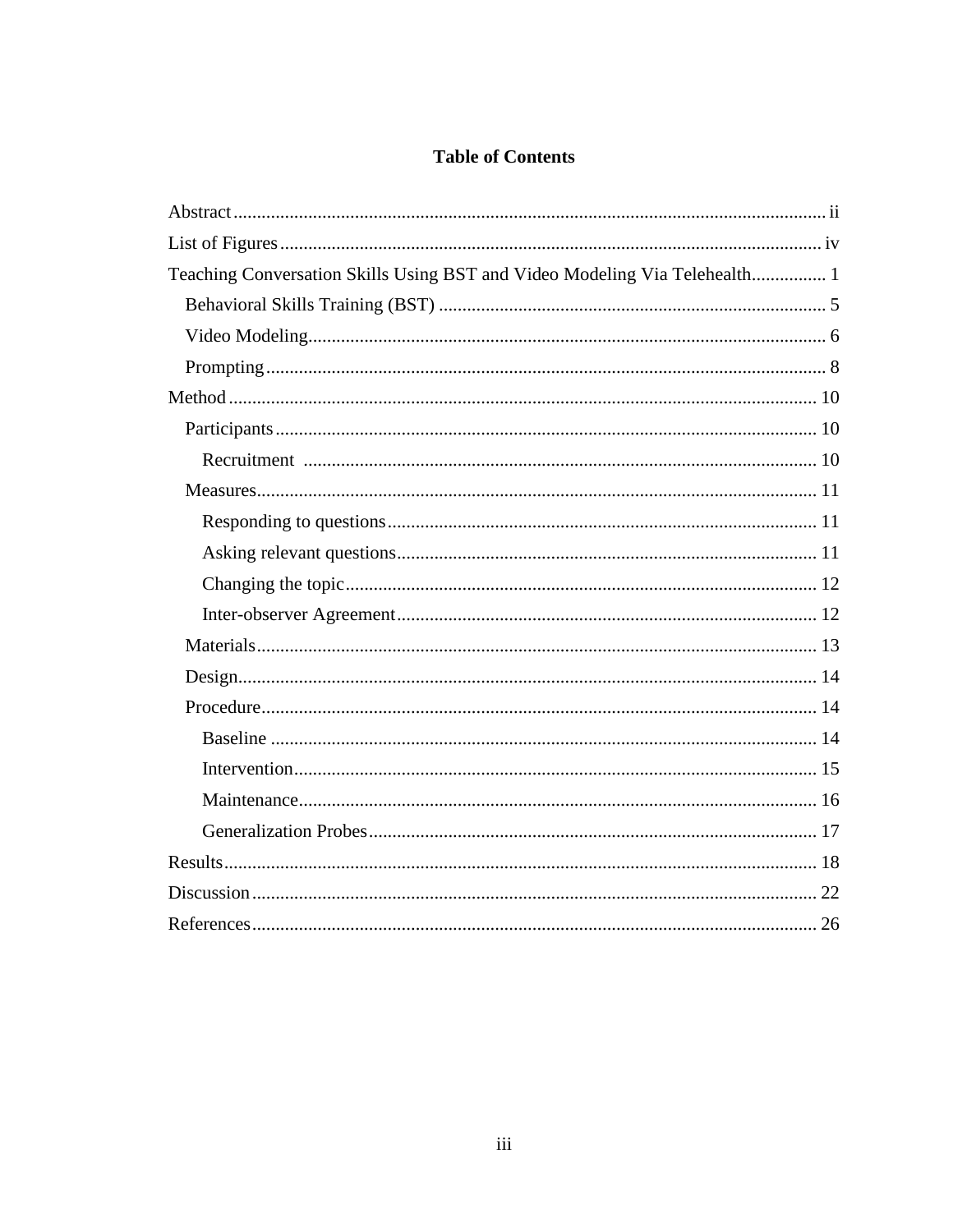## **List of Figures**

|--|--|--|--|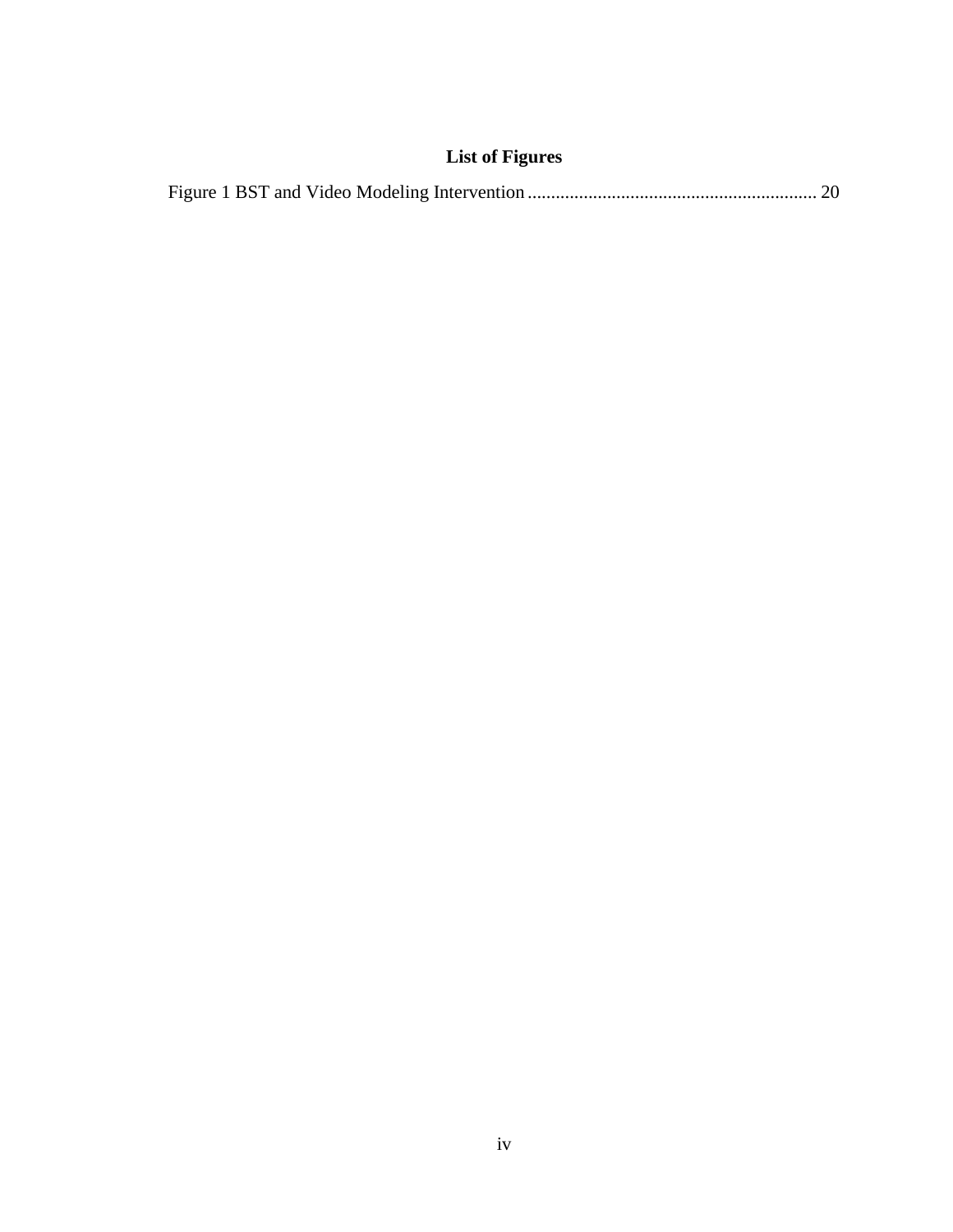#### **Teaching Conversation Skills Using BST and Video Modeling Via Telehealth**

<span id="page-4-0"></span>Conversation connects people. It allows them to open up to one another and express their thoughts, feelings, hopes, and dreams. For those that master the skill of conversation it can help them explore new social, educational, and professional avenues. Conversation can be defined as, an exchange between two or more people, where the listener provides verbal stimuli that has some control over the speaker's response (Skinner, 1957). Conversational skills encompass a variety of vocal and non-vocal skills as well as the ability to pick up on non-vocal cues (Mann & Karsten, 2020). These include, but are not limited to, maintaining eye contact, asking questions, responding to questions, changing the topic, actively listening, expressing appropriate emotions, allowing others a turn to speak, and not interrupting (Hood et al., 2017; Conallen & Reed, 2017). Most people learn conversational skills by observing the social interactions in their natural environment; the conversations between their parents, teachers, and peers; and imitating what they see in their own conversations (Akemoglu et al., 2020). The process itself comes naturally and requires very little conscious effort. However, for others learning and mastering these skills requires more work and determination.

Research shows that it is common for children with autism spectrum disorder (ASD) to have difficulty independently acquiring the skills necessary to maintain a conversation. They tend to not ask questions or respond to comments as readily as their peers (Grosberg & Charlop, 2017). When engaging in a conversation, individuals with ASD are less likely to follow a statement with a reciprocal comment and will instead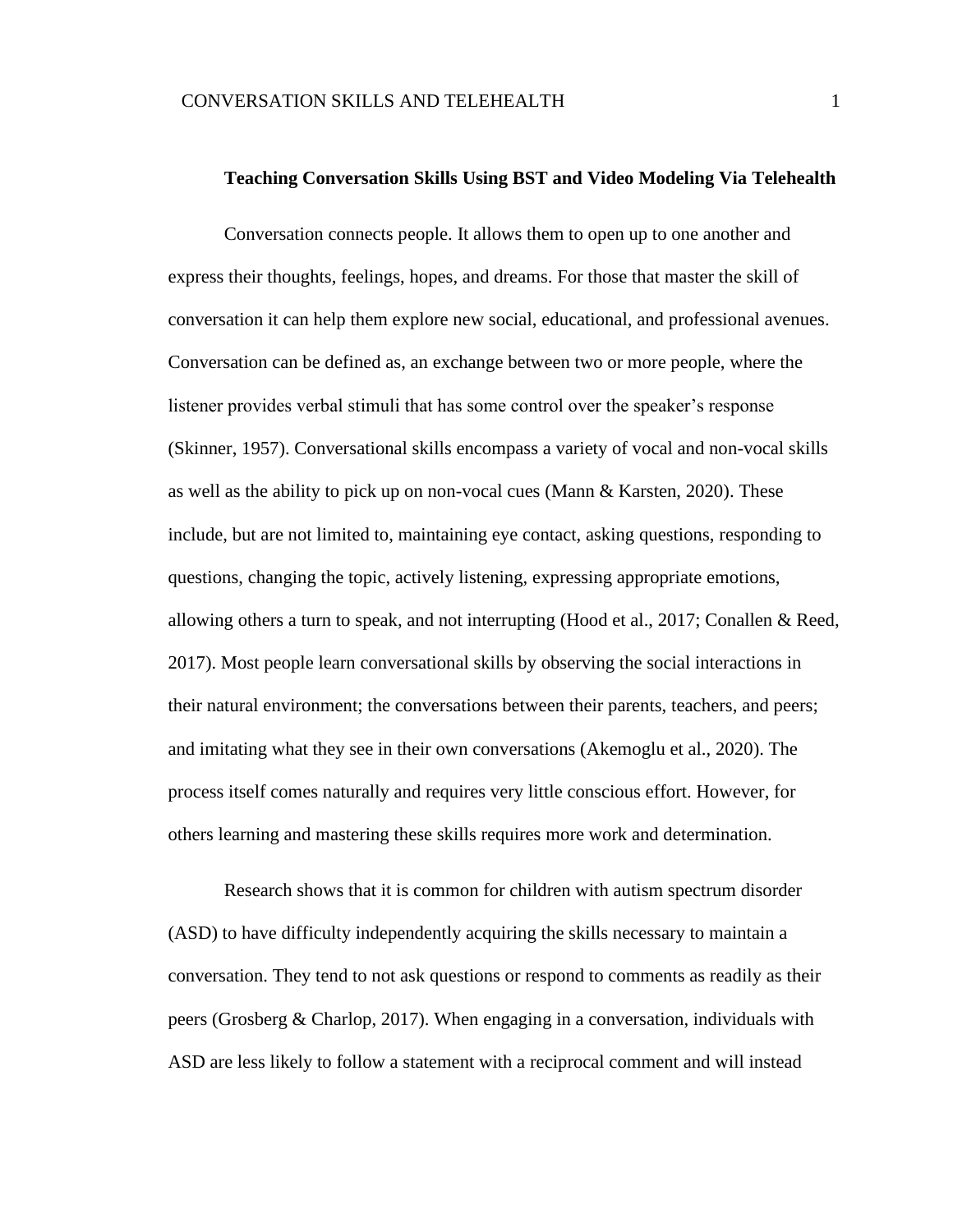often remain silent (Hood et al., 2017). While learners with ASD are struggling to acquire the skills necessary to engage in a back-and-forth exchange, they are also missing opportunities build relationships through finding common ground with their peers. Learners with ASD tend to share fewer personal anecdotes and have trouble responding to questions and comments when compared to their typically developing peers (Colleen & Reed, 2017). To help learners with ASD develop their conversation skills in the most efficient manner, there has been a great deal of research done in applied behavior analysis, as well as other fields, regarding strategies and interventions for teaching them.

Traditionally research on the acquisition of conversational skills has shown the most success when done in a natural environment where conversations are taking place. Implementing treatment as part of the learner's routine in places such as school and after school programs has proven to be extremely effective when teaching social skills (Mrchako & Kaczmarek, 2017). Naturalistic teaching strategies have been used to increase a learner's engagement and motivation to communicate while simultaneously providing an ample environment for an adult to devise opportunities to practice communication skills (Akemoglu et al., 2020). Even in instances where technology-based interventions have produced positive results, research shows that their efficacy increases when combines with teaching in a natural setting. Vanselow and Hanley (2014) used computerized behavioral skills to teach safety skills to children with autism spectrum disorder but found that the training worked best when combined with in situation training. Time and time again, the research has highlighted that the best place for a person to acquire a social skill is in the environment that they intend to use that skill.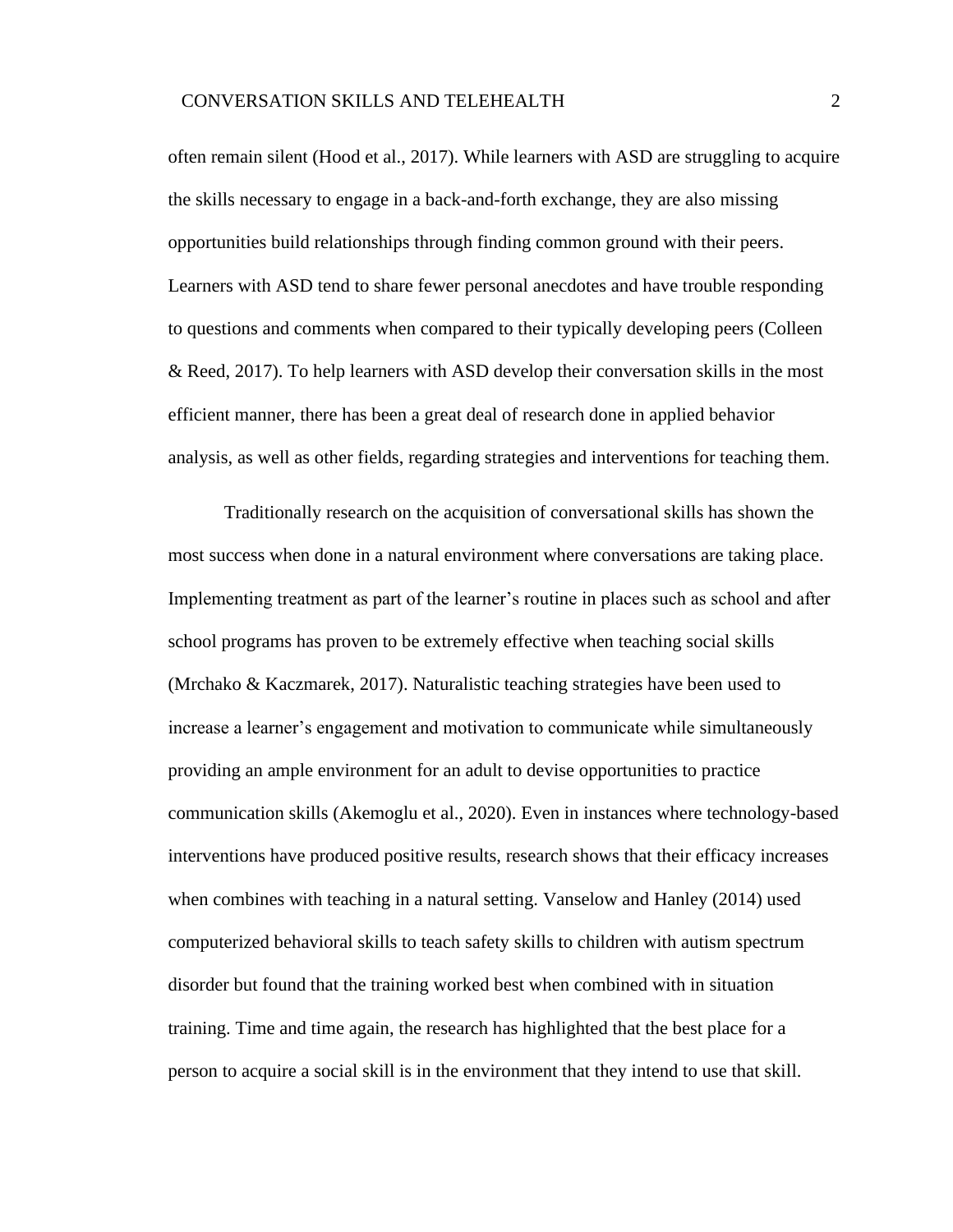In the past couple years, the accessibility of these natural environments has been severely impacted for all learners due the COVID-19 virus causing a worldwide pandemic. Social distancing and quarantine protocols have made group gatherings and unnecessary socializing a thing of the past and these unprecedented circumstances have created challenges in the fields of applied behavior analysis and education. In applied behavior analysis, a large part of the job is comprised of supporting and teaching people within their natural environment, in their homes and communities. The pandemic mandated quarantine procedures that have been executed worldwide, because have limited therapeutic access to homes and everyone's access to community environments. This has made traditional ABA treatment delivery difficult and, in some cases, impossible. As a result, many agencies have implemented services via Telehealth or suspended them altogether (Leblanc et al., 2020). In addition, most schools across the United States have spent a great deal of the last year utilizing online education. This means that most children have not been able to observe conversational skills outside the context of their own families and the small amount of social interaction they have been experiencing through a screen. This lack of natural social interaction has a potentially detrimental impact on the acquisition of conversational skills across all young learners, but especially for those that were already struggling to gain these skills. To add to the challenges, because the COVID-19 pandemic has only been looming over the world for just over two years, there is limited existing research on the efficacy of implementing ABA procedures and teaching these skills via telehealth.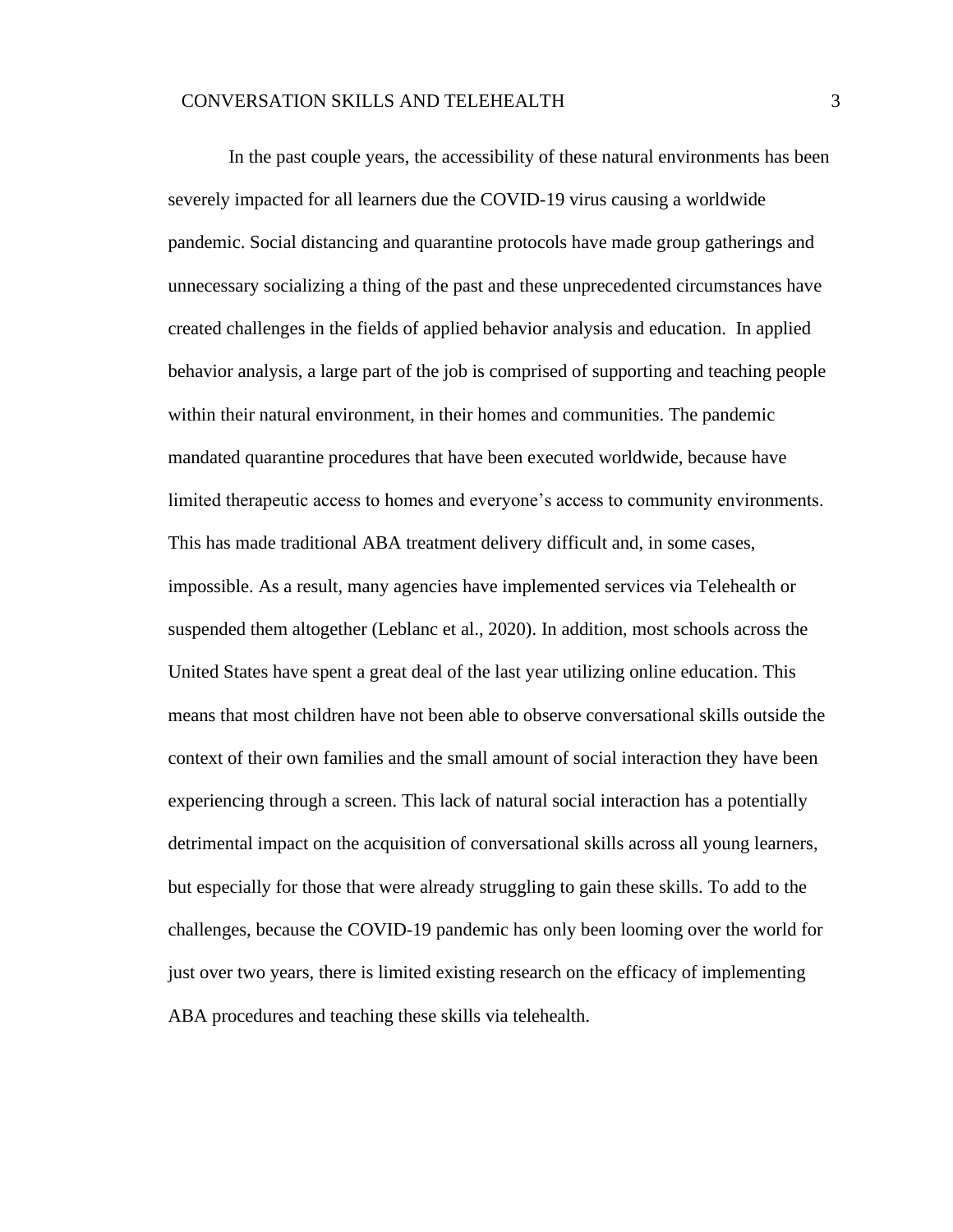The few studies that have focused on comparing the effectiveness of telehealth versus the in-person delivery of services have displayed promising results. Pollard et al. (2020) found that when focusing on the acquisition of various social skills and receiving an amount of telehealth treatment equal to the amount of in-person treatment they were receiving prior to the pandemic, participants had similar and even increased levels of responding. When using a least to most-prompting strategy and total task training, research has indicated that a telehealth delivery service model can successfully provide a means of teaching life skills, such as cooking and money management, to adults with intellectual disabilities (Pellegrino & DeGennaro Reed, 2020). There has also been success in teaching the conversational skills of recognizing boredom in a conversation partner and changing the topic using the "cool versus not cool" procedure virtually. In this study, the participants were taught what behaviors were "cool," those that indicated attention from a conversation partner, and what behaviors were "uncool," or those that indicated boredom. Following telehealth intervention, they were able to successfully label the behaviors correctly across three consecutive probe sessions (Cihon et al., 2021). Although these results suggest that there is potential in using telehealth as a mode of ABA service delivery when teaching social skills to learners with ASD, there is currently not enough of it to draw conclusions. The lack of existing research regarding telehealth as the mode of service delivery, and the inability to use naturalistic teaching in the past couple years, despite its effectiveness, means that there needs to be more investigation regarding the efficacy of evidence-based practices in improving the conversational skills of learners with ASD in a virtual contrived environment. A variety of treatment strategies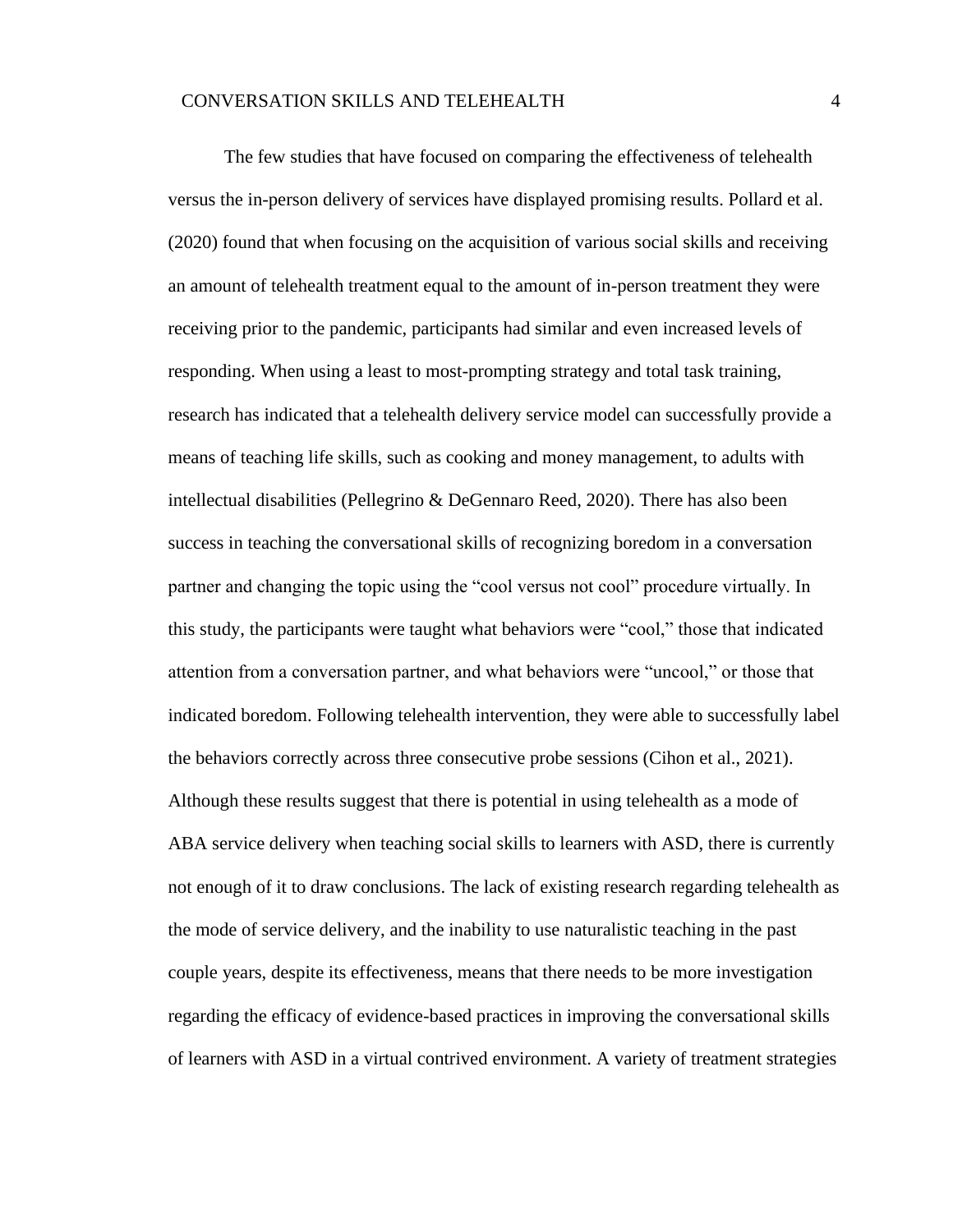have been employed throughout the research to teach social skills and other life skills to children with autism. These strategies have the potential to be just as effective when applied directly to the acquisition of conversational skills via telehealth. The most common strategies for teaching social and conversational skills to learners with ASD include:

#### <span id="page-8-0"></span>**Behavioral Skills Training (BST)**

BST is a versatile treatment procedure that is commonly used to teach a variety of skills to learners with ASD, as well as parents, and support professionals. It involves providing the learner with instruction, modeling the skill, rehearsing the skill, and then giving the learner feedback on their use of the skill (Parson's et al., 2012). BST has been successful when teaching skills in a multitude of different ways. It has been used to teach adults with various developmental disabilities to engage in a back-and-forth interaction by responding to a fixed sequence of greeting and conversational skills (Nuernberger et al., 2013). Hood et.al, (2017) used BST to teach greetings and conversational skills to learners with ASD. They implemented a procedure that targeted a multitude of skills necessary to maintain a conversation including answering questions, shifting the conversation, and interrupting. The procedure involved a trainer teaching the skill and providing feedback both verbally and through a textual prompt, as well as a novel conversation partner to practice the skill. They found that all three participants met the mastery criterion on the target skills and demonstrated the ability to generalize the skills by sustaining a conversation with a novel adult after intervention was no longer being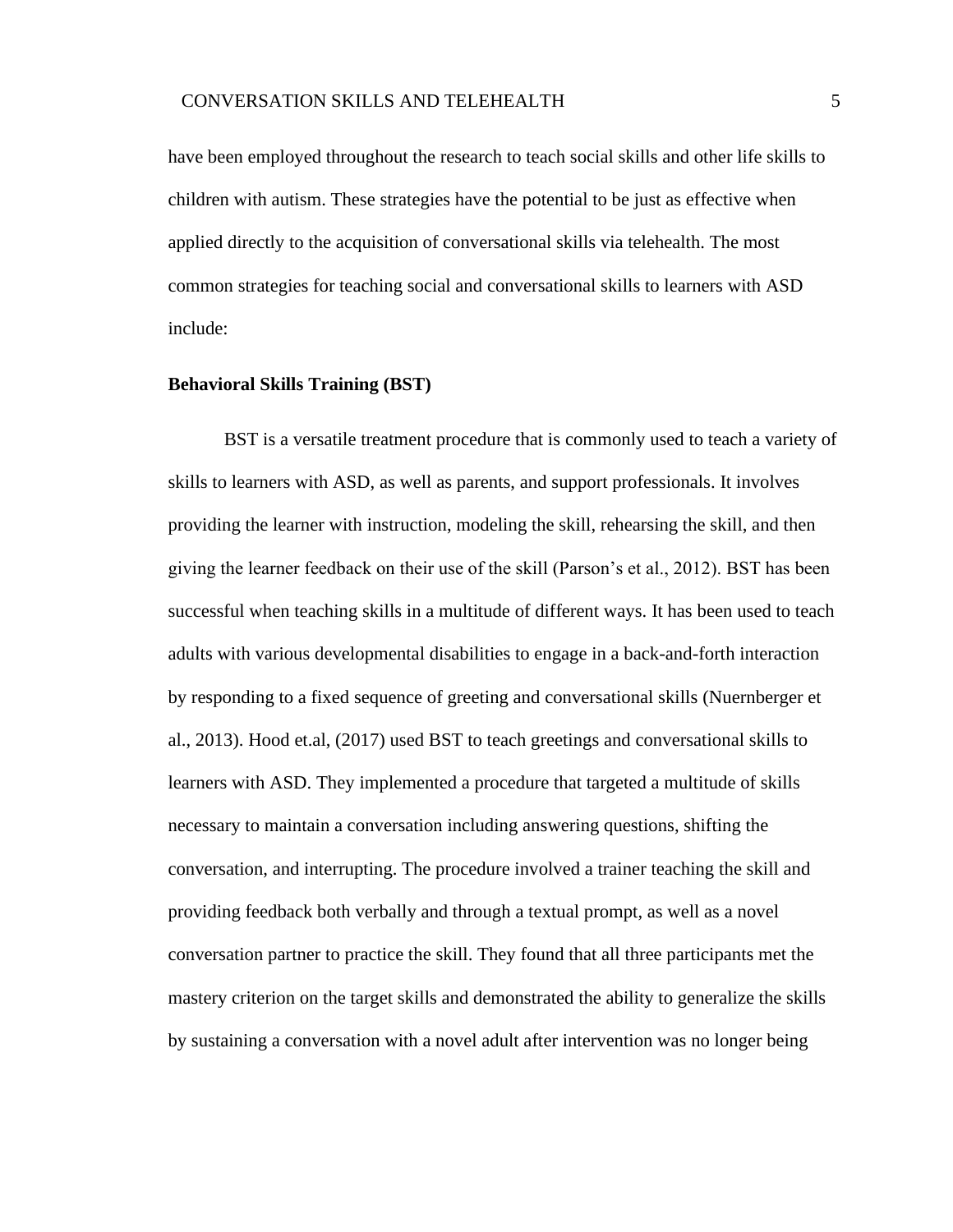implemented. This teaching procedure has not only been used to teach straightforward aspects of conversation, but nuanced aspects as well. Learners with ASD have been taught to respond to their partners interest based on the listeners behavior, eliminating the need for contrived reinforcers, using BST (Peters & Thompson, 2015). Mann and Karsten (2020) used a self-questioning strategy related to BST to teach college students with autism to recognize cues of disinterest in their conversation partners and adjust the conversation to compensate. They found that while the participants learned to tact a disinterested response, they had trouble with making the conversational adjustment associated with detecting those cues and more research is needed in this area. BST has even been used to instruct parents via telehealth on how to implement ABA procedures to improve their children's self-care skills (Boutin et al., 2020). The efficacy of BST extends far beyond the context of simple conversational skills. It has proven adaptive across many skills and individuals. Its flexibility and ease of implementation makes BST an ideal intervention for improving conversational skills in learners with ASD. Practically, it is also one that can feasibly be used to support the learner in the acquisition of these skills via telehealth.

### <span id="page-9-0"></span>**Video Modeling**

Video modeling is a common strategy used to help learners improve many academic, social, and life skills that consists of the learner observing a skill modeled through video and replicating that skill (Cooper et al., 2019). It is a popular teaching strategy because it is easy for a professional to implement, cost effective, and is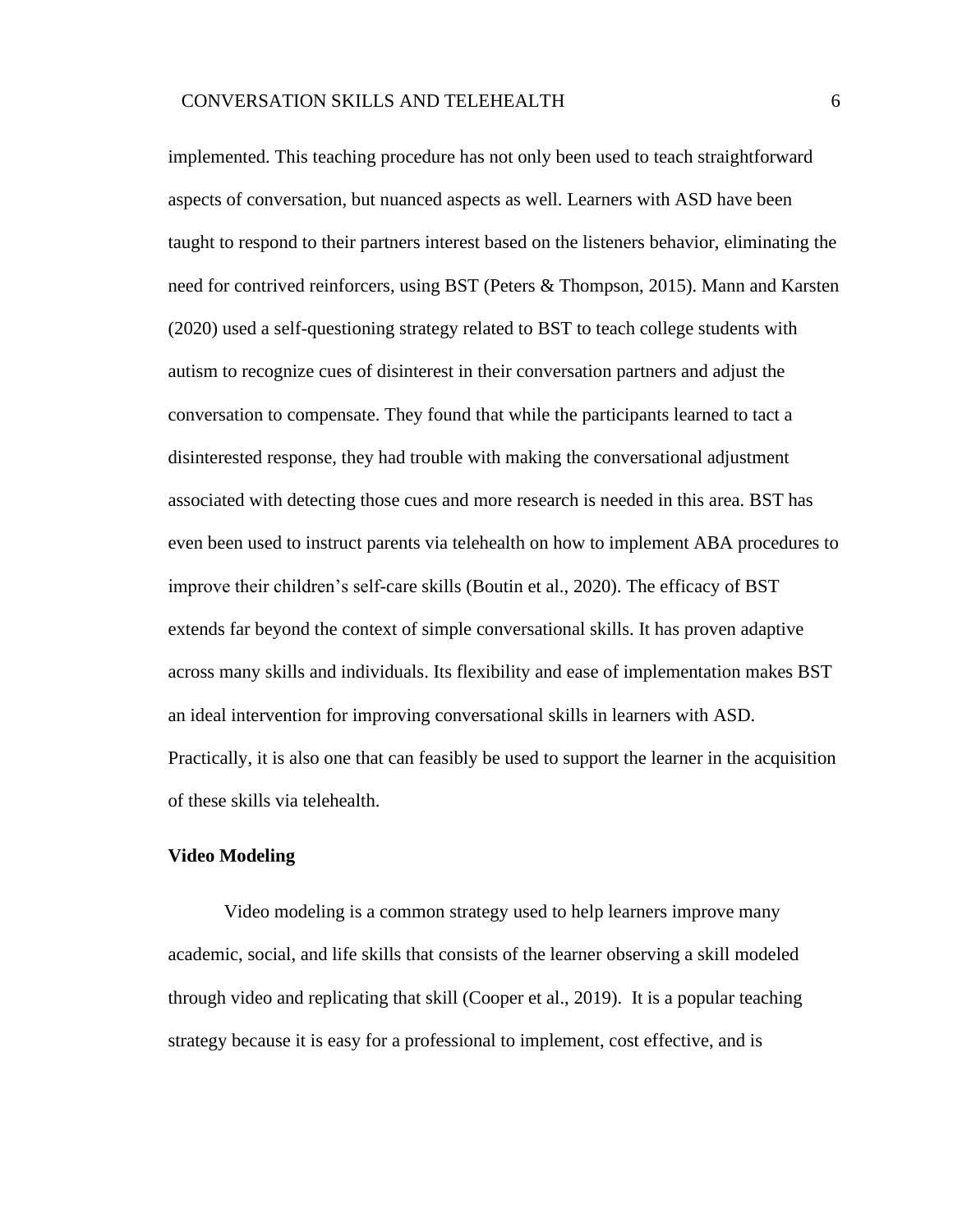something that the learner can learn to use independently (Wang & Koyama, 2014). Video modeling has been used in several different situations to help with the acquisition of a variety of skills necessary to engage in a well-rounded social experience. Marcus and Wilder (2009) used video modeling and self-video modeling to teach social skills such as responding to and asking questions to learners with ASD. Following a video model intervention, participants in both the self-video modeling condition and the peer video modeling condition engaged in correct responding in 85% of opportunities. Kourassanis et al. (2015) evaluated the use of peer video modeling when teaching social games that require gross motor chaining and social interaction in a small group, including "duck duck goose" and "the hokey pokey." After implementation of the video modeling intervention, both participants met the mastery criterion and were independently engaging in correct responses to the in-game cues in at least 90% of opportunities. Rudy et al. (2014) utilized video modeling to teach both aspects of joint attention, responding to and initiating bids by focusing on the target skills of making vocal statements, shifting eye gaze, and pointing. Two out the three participants showed an increase in independent bids for joint attention. In addition, research has demonstrated that video modeling has been successful in improving learners with ASD abilities to recognize facial expressions, intonation, and gestures and help them increase the number of verbal statements they make in a conversation (Charlop et al., 2010). Video modeling has even been used to improve more abstract skills such as reciprocal, cooperative, and pretend play skills in elementary aged children (McDonald et al., 2009). It has also proven effective when increasing social perception; the ability to pick up on non-vocal social cues; in high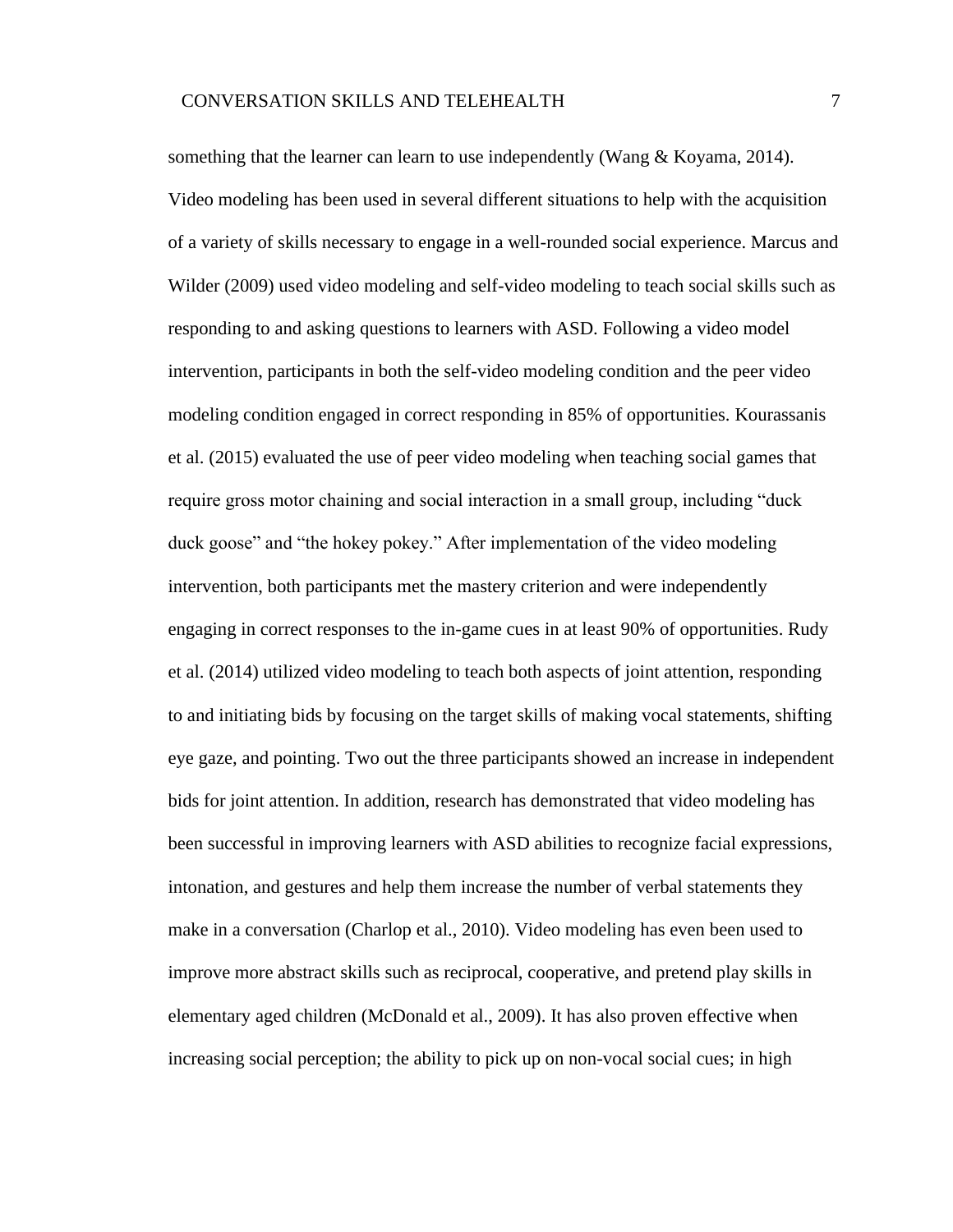school students. These skills showed successful maintenance and generalized to environments outside of the intervention setting, such as the lunchroom and quad area. (Stunch et al, 2018). Overall, video modelling is an especially useful intervention under the circumstances imposed by the COVID-19 pandemic. It is accessible and easy to implement on a telehealth platform and is a realistic way of teaching these skills when a naturalistic setting is not an option.

## <span id="page-11-0"></span>**Prompting**

Prompting has been used alongside these other methods, to help teach social and conversational skills to learners with ASD. Prompting can be done with various levels of intrusion, depending on the needs of the learner and the versatile way it can be delivered makes it extremely useful. It can be delivered vocally, physically, and even electronically. A least-most- prompting strategy is the most common because it involves using less intrusive prompts first and then moving into more intrusive prompts if necessary. This prompting strategy has been successful in helping adults acquire life skills such as preparing food (Pellegrino & DeGennaro Reed, 2020). Grosberg and Charlop (2017) used a text message prompt to cue teenage learners with a reminder that it was their turn to respond to a question. They found that the text method was a natural way to cue a teenager and when faded over time the message prompts were no longer needed and the learners maintained their increased levels of conversational engagement. A prompt is a natural way to remind a learner of when it is time to complete a skill that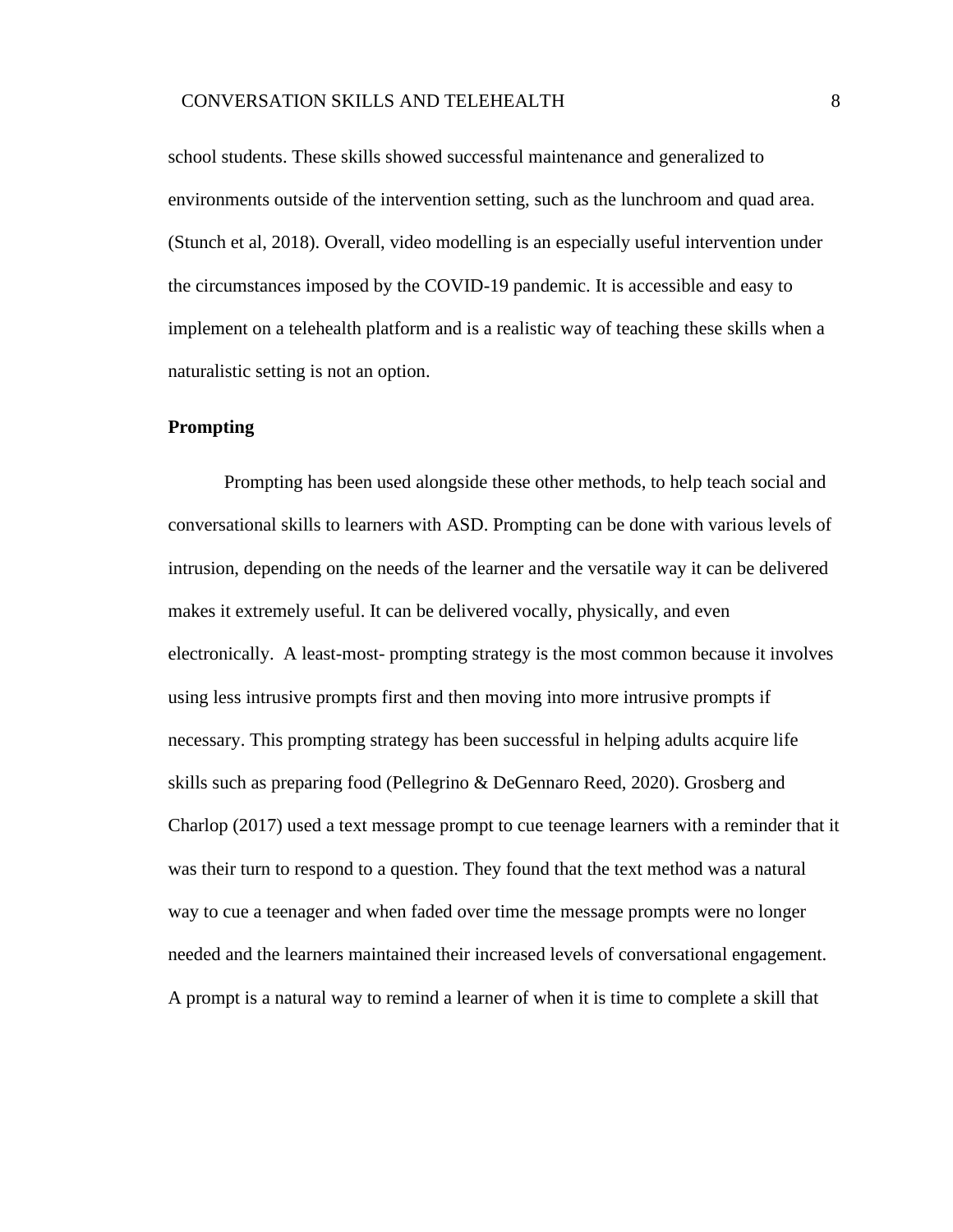## CONVERSATION SKILLS AND TELEHEALTH 9

can be easily faded once the learner begins to independently engage in that skill. A verbal or visual prompt can effortlessly be delivered during a virtual telehealth session.

<span id="page-12-0"></span>The purpose of the current study was to use behavioral skill training, video modeling, and prompting to teach some of the basic skills needed to maintain a conversation to children with ASD via telehealth and determine if those skills generalize to a "real world" environment.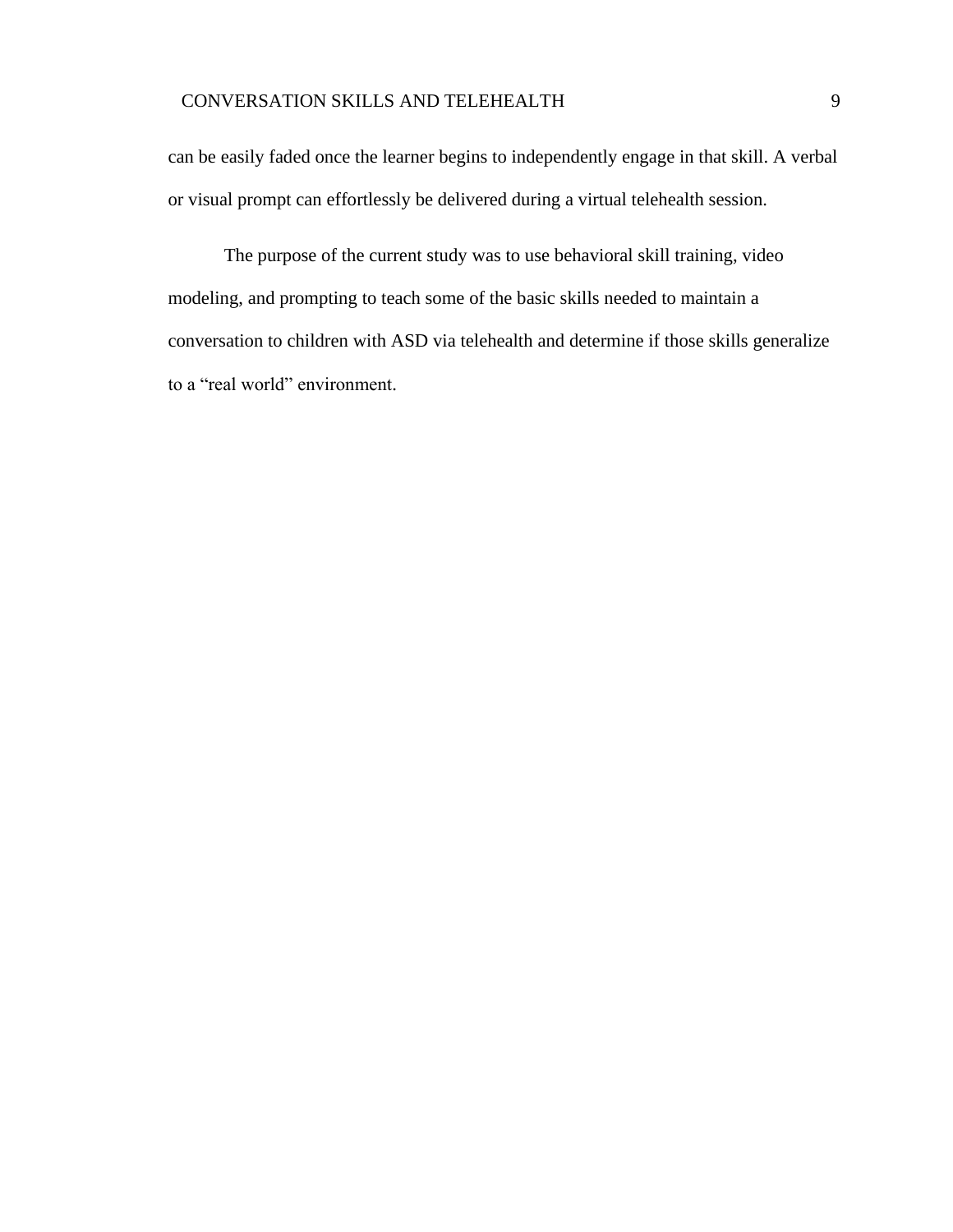#### **Method**

## <span id="page-13-0"></span>**Participants**

The participant in the study consisted of one client from a local Applied Behavior Analysis (ABA) agency. The participant was identified with the assistance of the regional manager. They were a 12-year-old male with the diagnoses of autism spectrum disorder. They possessed the prerequisite skills needed to qualify for participation in the study, including imitation and attending skills, and had prior experience with telehealth in an educational setting.

## <span id="page-13-1"></span>*Recruitment*

Recruitment of participants occurred by sending out a brief informational statement about the purpose of the study to few ABA therapists at the agency who had clients with a potential interest in participation. The people received this were chosen by the regional manager at the ABA agency. Due to the study being conducted through telehealth, client interest in participation was limited and one candidate was suited for the current research based on their behavioral goals, supervisor recommendation, willingness to do telehealth sessions, and availability. The parents' of the participant were provided with more detailed information about the study, the minimal risk involved, their right to stop participation, and that the data will be confidential. They were provided with the contact information of the researcher and the parents of the participant gave informed consent. In addition, the researcher verbally asked the participant if they would participate in the study, and they agreed.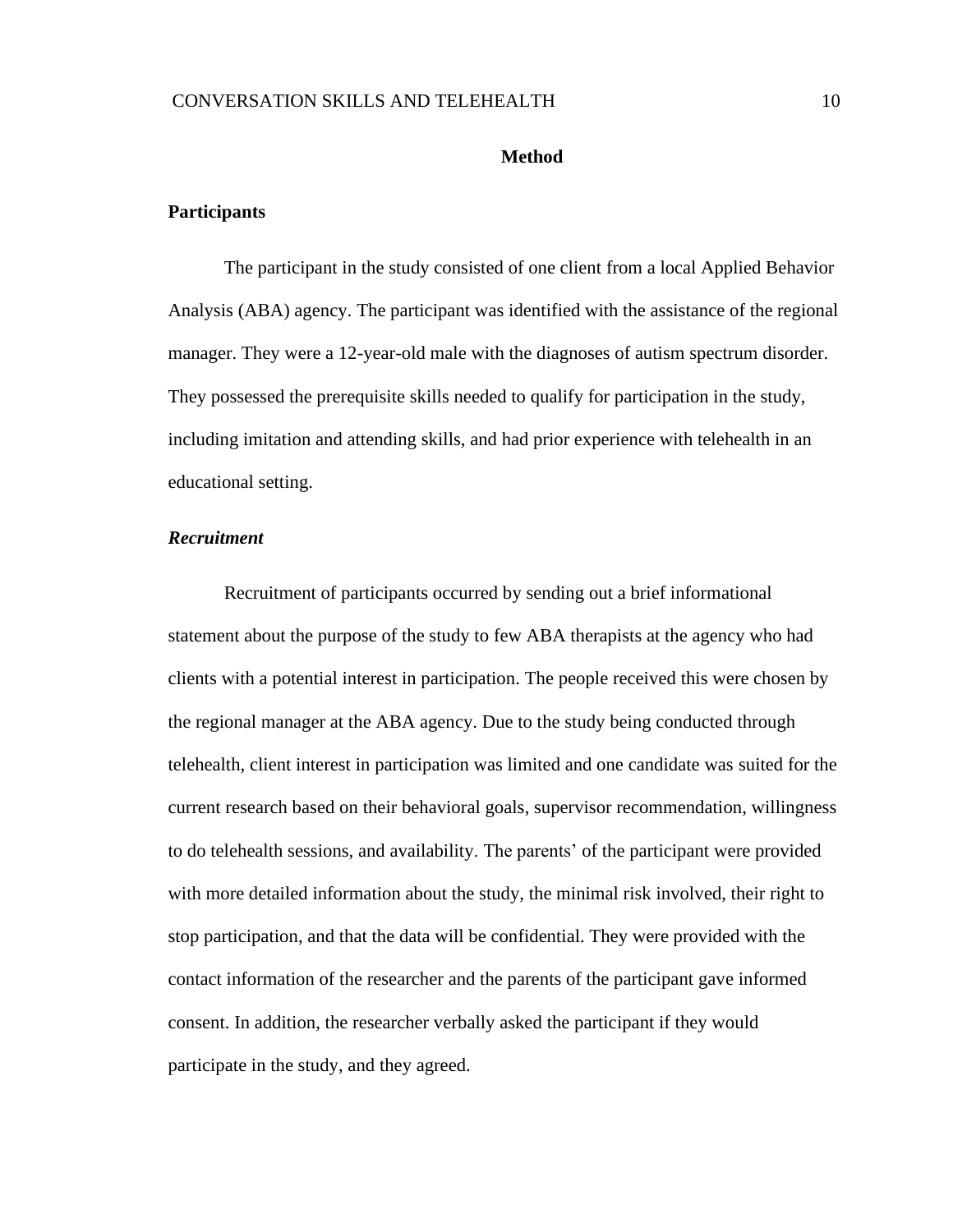## <span id="page-14-0"></span>**Measures**

Several skills are required to start and hold a conversation. This study focused on increasing the participants' use of three skills needed to successfully maintain a conversation. The three dependent variables of interest included (a) responding to questions, (b) asking relevant questions and (c) changing the topic. The criteria for mastery for all the skills was set at 85% correct responding for all the measures.

## <span id="page-14-1"></span>*Responding to questions*

This variable was measured by taking frequency data on the number of questions the participant independently responded to with a relevant comment divided by the total number of opportunities to respond to a question, including failure to respond and responding with information irrelevant to the question. An example of this skill was if the participant is asked what they are doing after school and they answer, "I'm going to eat pizza with my family." The answer directly related to the question being asked. It would not have counted as a correct response if the participant had answered "My favorite food is pizza," or did not respond to the question.

## <span id="page-14-2"></span>*Asking relevant questions*

This variable was measured by taking frequency data on the number of questions that the participant independently asked related to the topic of discussion divided by the total number of opportunities to ask a question. An example of a correct response was asking "What are you doing on Saturday?" when the topic of discussion was weekend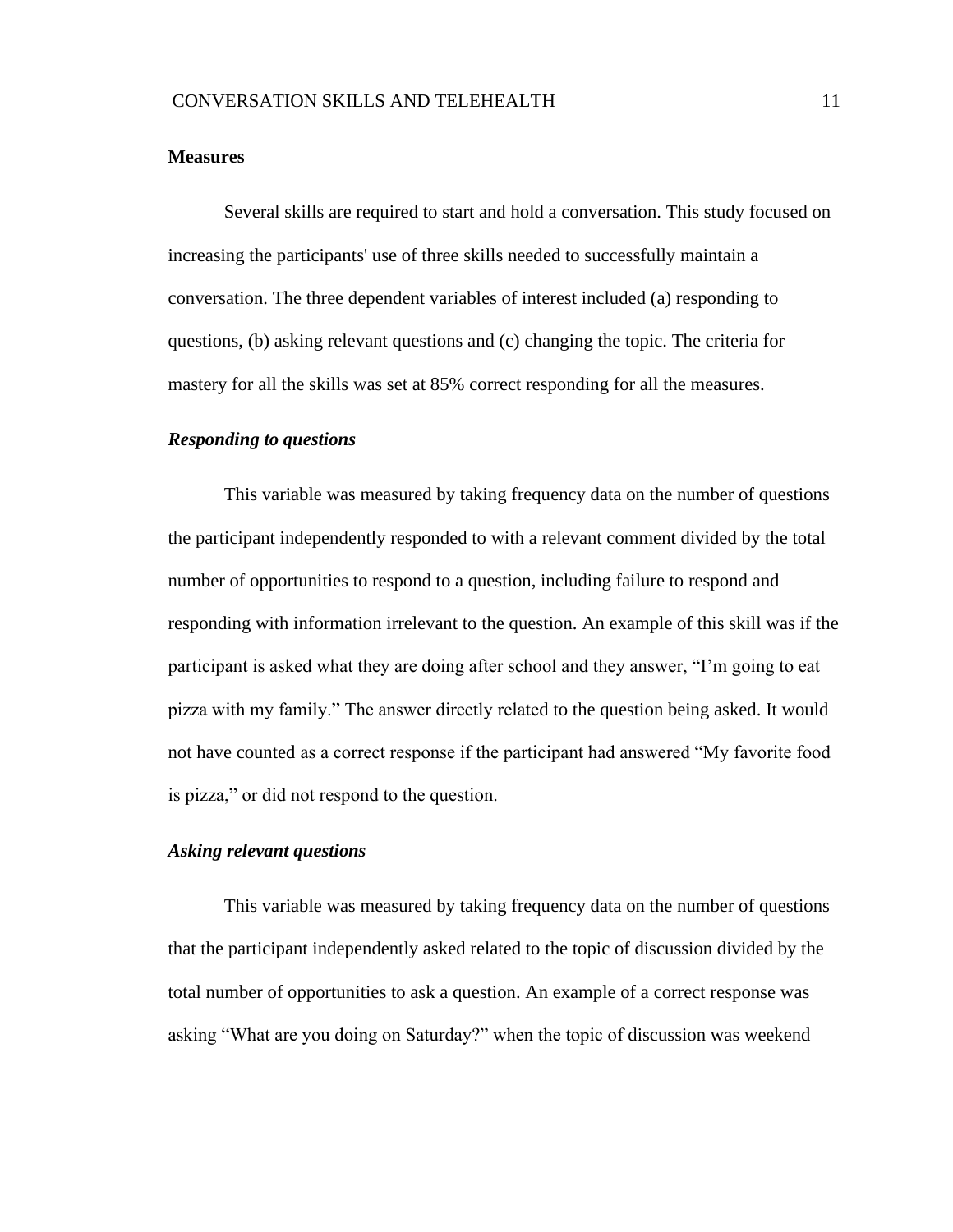plans. An incorrect response would have been asking "Do you like rain?" or not asking a reciprocal question when it was their turn.

## <span id="page-15-0"></span>*Changing the topic*

This variable was measured by taking frequency data on the number of times the participant independently identified a mutual topic of interest in the conversation and used it to continue the conversation. This was the divided by the total number opportunity the participant is given to use the skill, including times that an opportunity went missed and instances of switching to a topic unrelated to the current topic. An example of successfully changing the topic was if the conversation is about cartoons and the researcher said, "I like watching cartoons because I like the art," and the participant responded with "That is why I like comics more than books." The conversation naturally and successfully shifted from watching TV to books and this would have been marked as a correct response. If the participant had responded with something unrelated to the topic such as "Let's play hide and seek" or did not respond to the statement, those would count as an incorrect response. If the participant responded by asking an on-topic question, it would have been marked as a correct response under the *asking relevant questions* variable.

## <span id="page-15-1"></span>*Inter-observer Agreement*

To assess for inter observer agreement (IOA) the researcher had a BCBA from the agency where the client received services take data on the skills of interest during 20% of the sessions. The lowest score on each variable was divided by the highest score on each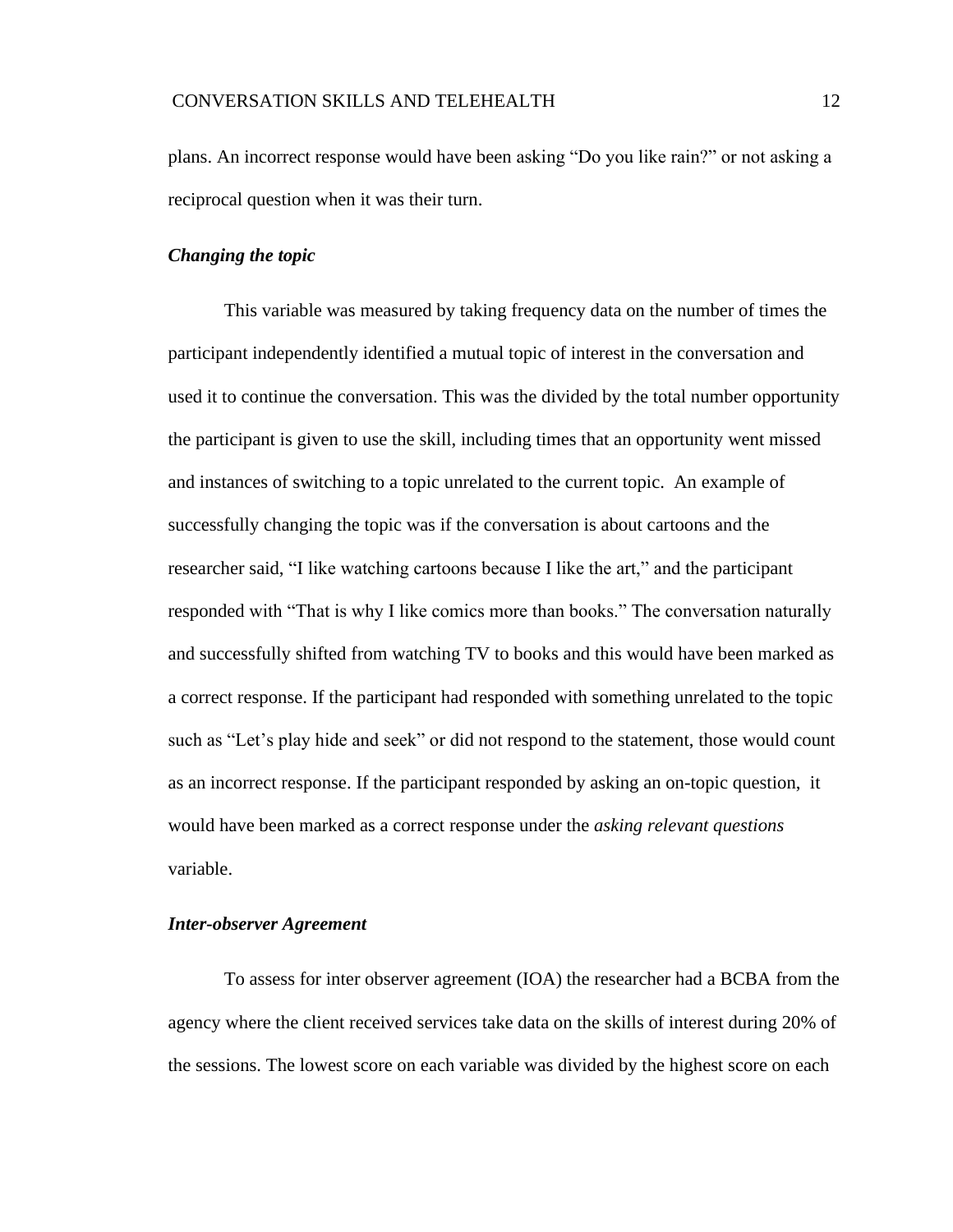variable for each session and multiplied by 100. For all the variables IOA was above 80%, with responding to questions being at 96% and asking questions at 93%. Changing the topic was slightly lower at 83% due to a misunderstanding between a prompted and independent response, the first time the participant used the skill. Overall IOA across all the measures was 91%.

## <span id="page-16-0"></span>**Materials**

This study required the use of a couple of technological components including the Zoom video call software application and existing video models of target skills. Video models were obtained by the ABA agency from which participant was recruited. There were about 15 different videos used to teach these skills. Some of them focused more heavily on one of the aspects of conversation, and some encompassed responding to questions, asking questions, and changing the topic. They all consisted of children in a school or social setting practicing back and forth conversation. After the initial conversation, the videos repeated the same conversation, pausing to breakdown and highlight the different aspects of conversation. Then the video would play the same conversation a final time. The study used short verbal comprehension quizzes throughout the video model. The comprehension quizzes were used as teaching tools during the intervention to help solidify the lessons on conversation skills and ensure that the participant understood the content.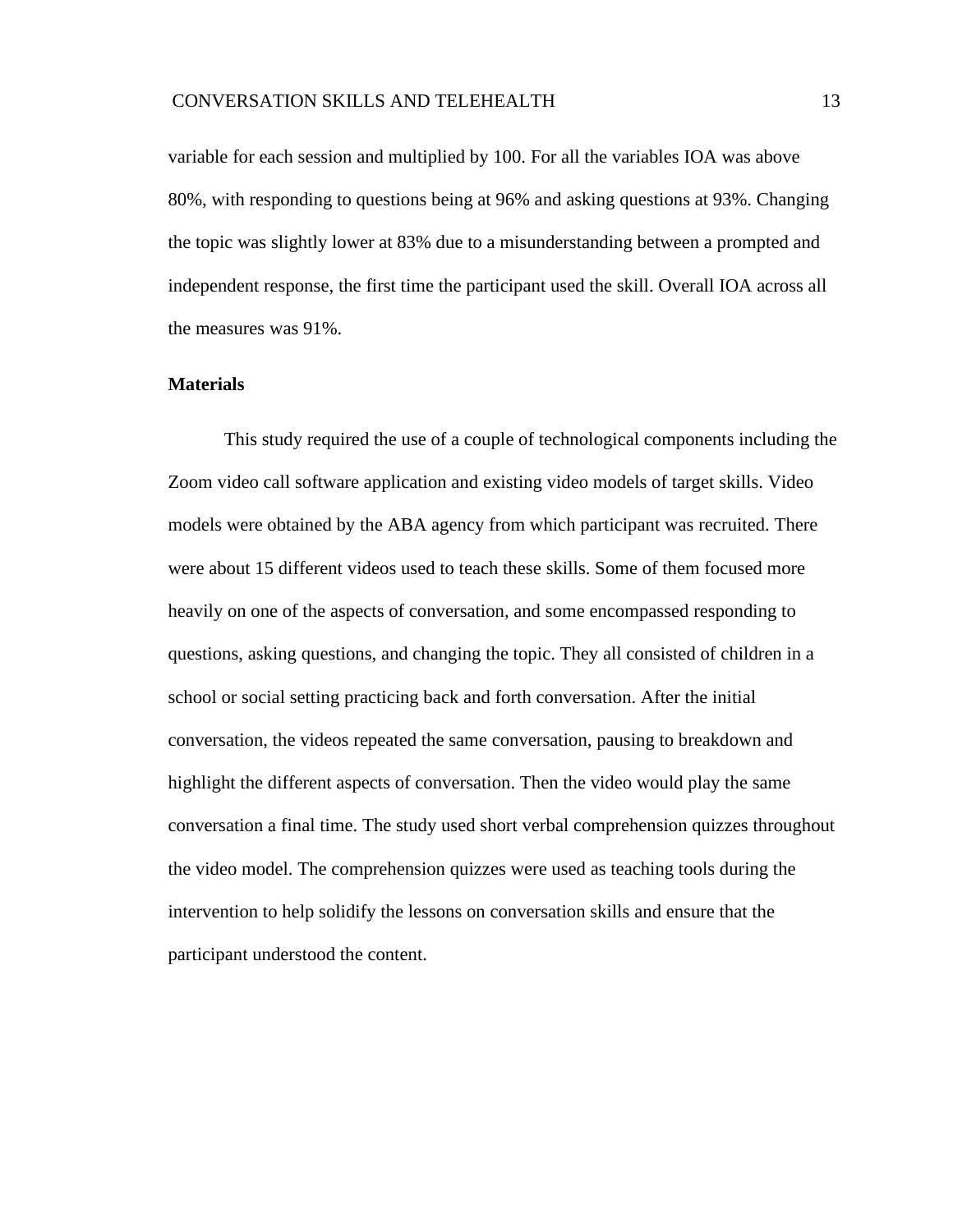## <span id="page-17-0"></span>**Design**

This study utilized single case design. More specifically a multiple baseline across behaviors design, to evaluate the effects of telehealth-delivered social skills training across the behavioral measures. The tools used in the intervention acted as independent variables and the measures the dependent variables.

## <span id="page-17-1"></span>**Procedure**

The first phase of the study consisted of conducting baseline assessment on the skills required to maintain a conversation. Phase two was an intervention to improve the variables of interest using the BST video-modeling procedure, and phase three was to assess maintenance and generalization of the skills that were taught during phase two. During baseline intervention and maintenance, trials took place three times a week and the sessions lasted for an average of 20 minutes. The generalization probes took place for intermittent amounts of time in the last couple weeks of the intervention.

## <span id="page-17-2"></span>*Baseline*

This phase began with the collection of baseline data on the target behaviors associated with all the skills needed to maintain conversation. During initial sessions, pairing with the participant was a priority so the session consisted of "show and tell" and chatting about interests while the primary investigator collected baseline data on the target skills relevant to the intervention. Once the intervention began, the sessions continued to include time to talk about the preferred interests of the participant. This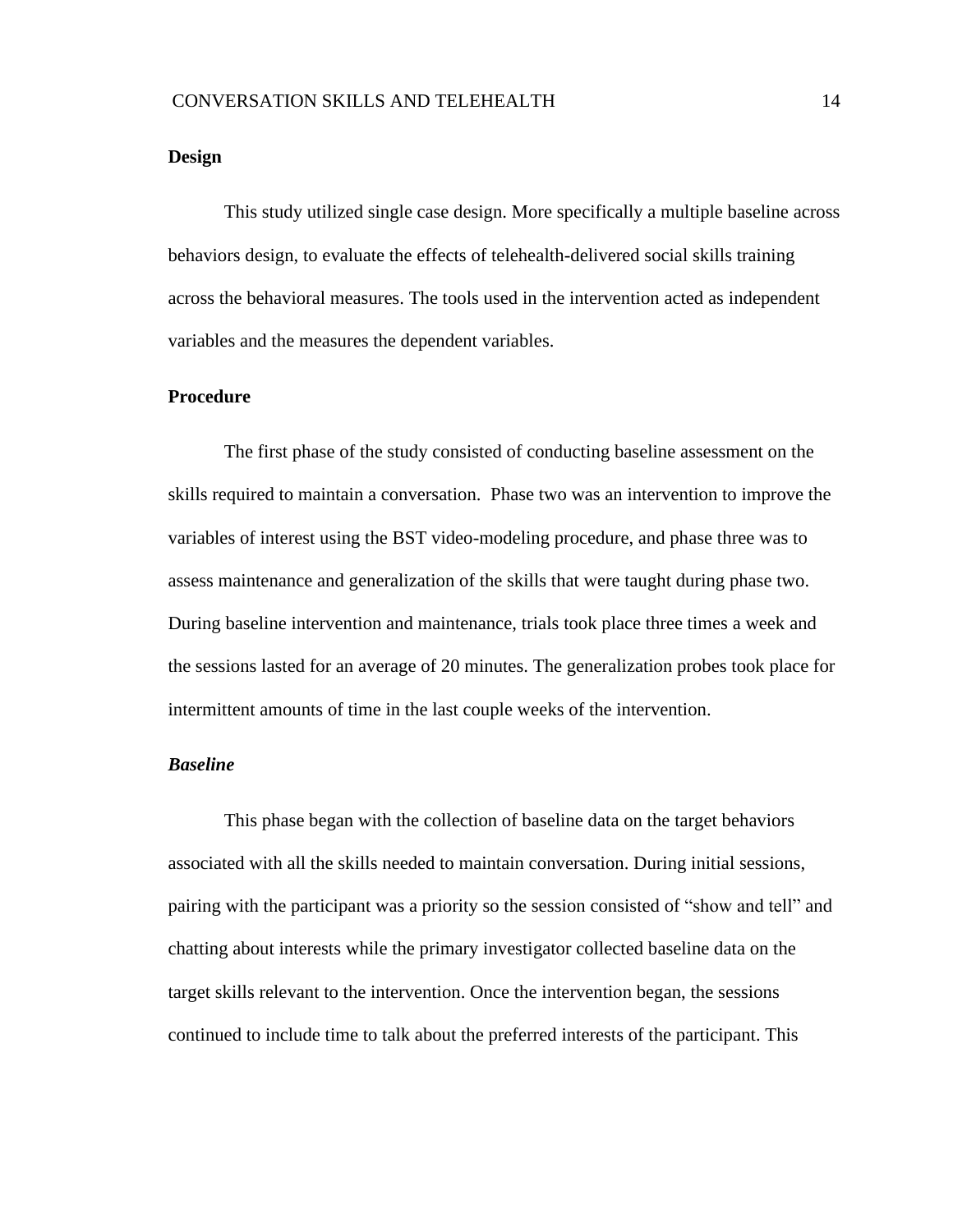occurred after the brief lesson on the conversation skills. During that time, the researcher collected data on the skills.

#### <span id="page-18-0"></span>*Intervention*

 The intervention utilized video modeling, prompting, and behavior skills training to teach the measures of interest. A stable rate of responding during baseline marked the beginning of the intervention with lessons on the conversational skills of interest, beginning with 1) responding to questions, then expanding the intervention to target 2) asking relevant questions, and finally 3) changing the topic. The format of an intervention session was as follows: the participant watched a video modeling the target skill related to conversation maintenance, during which they were asked questions related to the skills. Afterward they spent a few minutes responding to a verbal quiz regarding the skills, to ensure that the participant understood the content of the video model before practicing the skill. The next step consisted of the primary investigator and the participant practicing the conversational skill through having a back-and-forth conversation utilizing the BST teaching technique. While working on the skill responding to questions, the researcher initiated the conversation. Once the variable asking questions was introduced, the participant was prompted to start the conversation following the video instruction. The variable changing the topic came up within a conversation and did not require initiation. The primary investigator used verbal prompting throughout the rehearsal process to cue the participant when there was no response to a question after 10 sec or when it was their turn to ask a question or make a comment and 10 sec passed. They then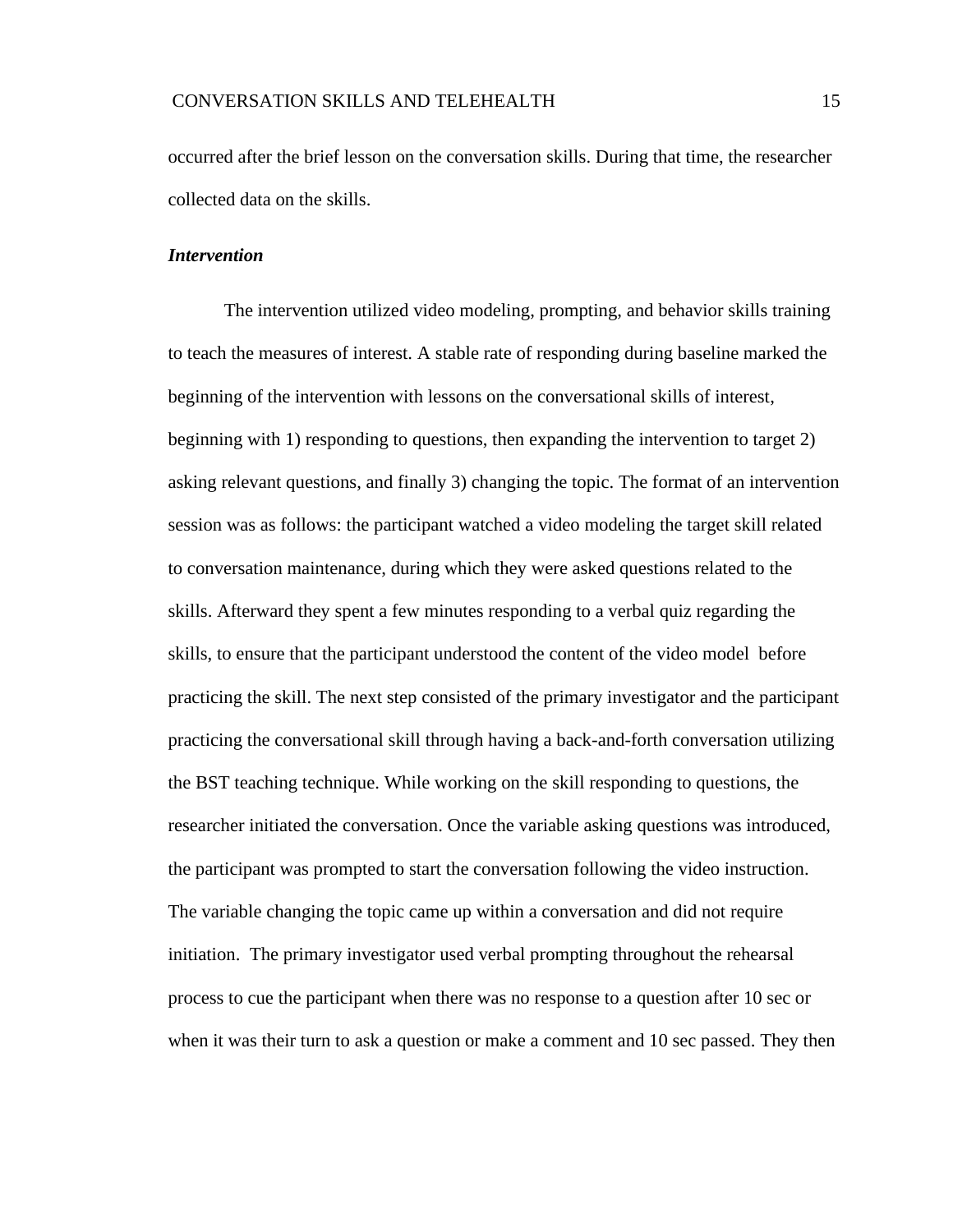## CONVERSATION SKILLS AND TELEHEALTH 16

provided feedback on the participant's use of the skill and practiced it again using the same method. After the lesson about the skill and a couple rounds of practice, the session ended with reinforcing activities such as the participant sharing favorite toys or music. The researcher collected data on the variables of interest during the BST practice conversations, as well as during the end of session activities.

This process was repeated, starting with consecutive sessions teaching "responding to questions," and adding on teaching including the other two variables as stability in the data warranted.

## <span id="page-19-0"></span>*Maintenance*

The intent was once the participant reached a mastery criterion of 85% across all measures, there would be a maintenance assessment. Maintenance took place two weeks following the end of the teaching the sessions. During which, the conditions returned to the format of baseline sessions, which consisted of no lesson, but preferred conversation topics meant to facilitate the opportunity for conversation. Maintenance was assessed for two sessions to see if the rates of responding maintained at the levels they were at the end of the teaching sessions. During this time the researcher collected data on the target behaviors to see if the levels of responding maintained without a lesson designed to teach the participant the importance of the skill and how to use it.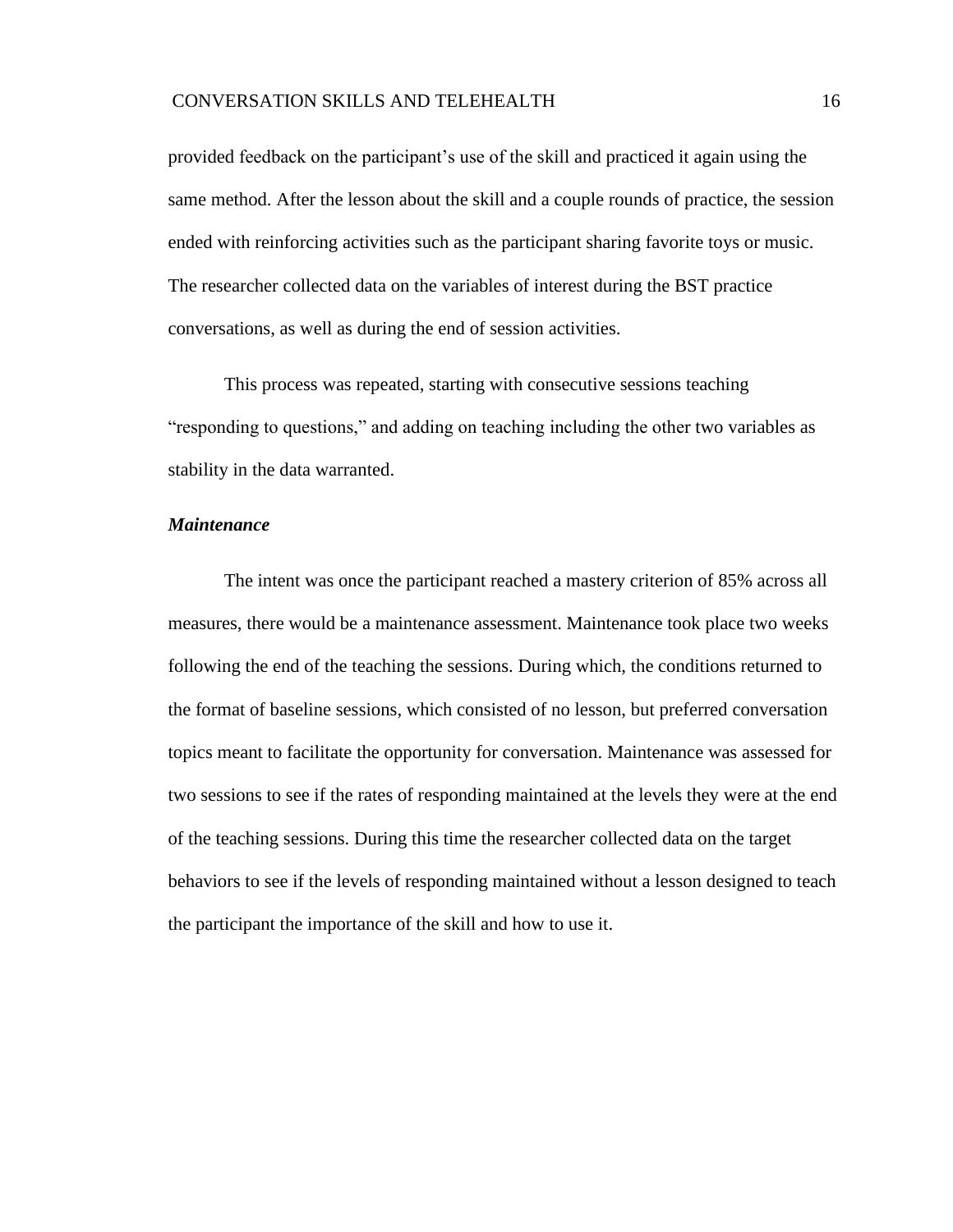## <span id="page-20-0"></span>*Generalization Probes*

<span id="page-20-1"></span>The goal of this phase was to assess whether the target conversational skills generalized to settings outside of the telehealth sessions with the researcher. The probes took place congruent with the last week of the intervention sessions and extended to a couple of different conditions. The primary investigator observed the participant in the real-life social settings they had access to with different people, as well as in one telehealth setting with another person. The in-person generalization probes took place in the participants home, one with their family, one with their BCBA, and one with a friend. The telehealth generalization probe included the participant's brother. During these sessions data were collected on the target conversational skills taught in the intervention phase (i.e., responding to questions, asking relevant questions, and changing the topic).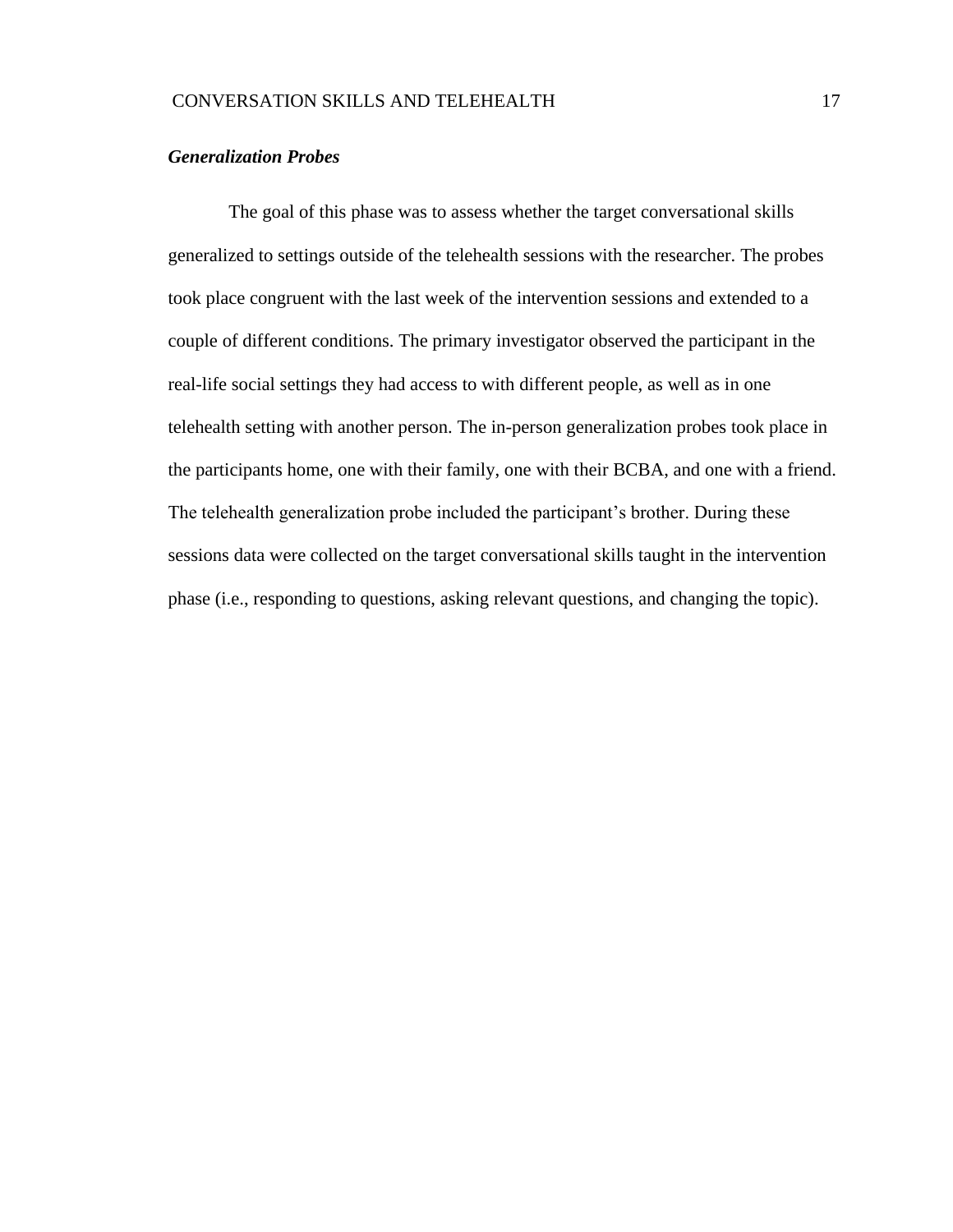#### **Results**

During baseline all three target behaviors showed a stable percentage of correct responses. There were high levels of the target variable responding to questions during baseline, with an average 56% being correct response. The target behaviors of asking questions and changing the topic were at 0% during baseline. Upon intervention, responding to questions showed an immediate change in level from 55% to 75%. During the intervention sessions, this target behavior reached the 85% mastery criterion within three sessions and the percentage of correct responses stayed stable and well above baseline for the entirety of this phase. For the target behavior of asking relevant questions, the data show a less immediate level change, with it occurring after 2 teaching sessions. In addition, there was more variability in the responses, so it took longer for a stable level of responding to emerge. Throughout the intervention sessions the mastery criterion was never met for this behavior, although there was an overall improvement in levels of responding from the baseline phase, with an average of 28% responding during the teaching phase. Intervention on the third target behavior, changing the topic, began once a stable rate of asking questions was evidenced in the data. For this behavior, baseline levels of responding were observed until a change in level was noted during the fifth teaching session that incorporated changing the topic. A slight increase in the level of this target behavior was observed during the nine sessions that included this topic with an average response rate of 15%. During maintenance the target behaviors of responding to questions, asking relevant questions, and changing the topic showed a slight drop in correct responses. However, responding stayed well above baseline for the behaviors,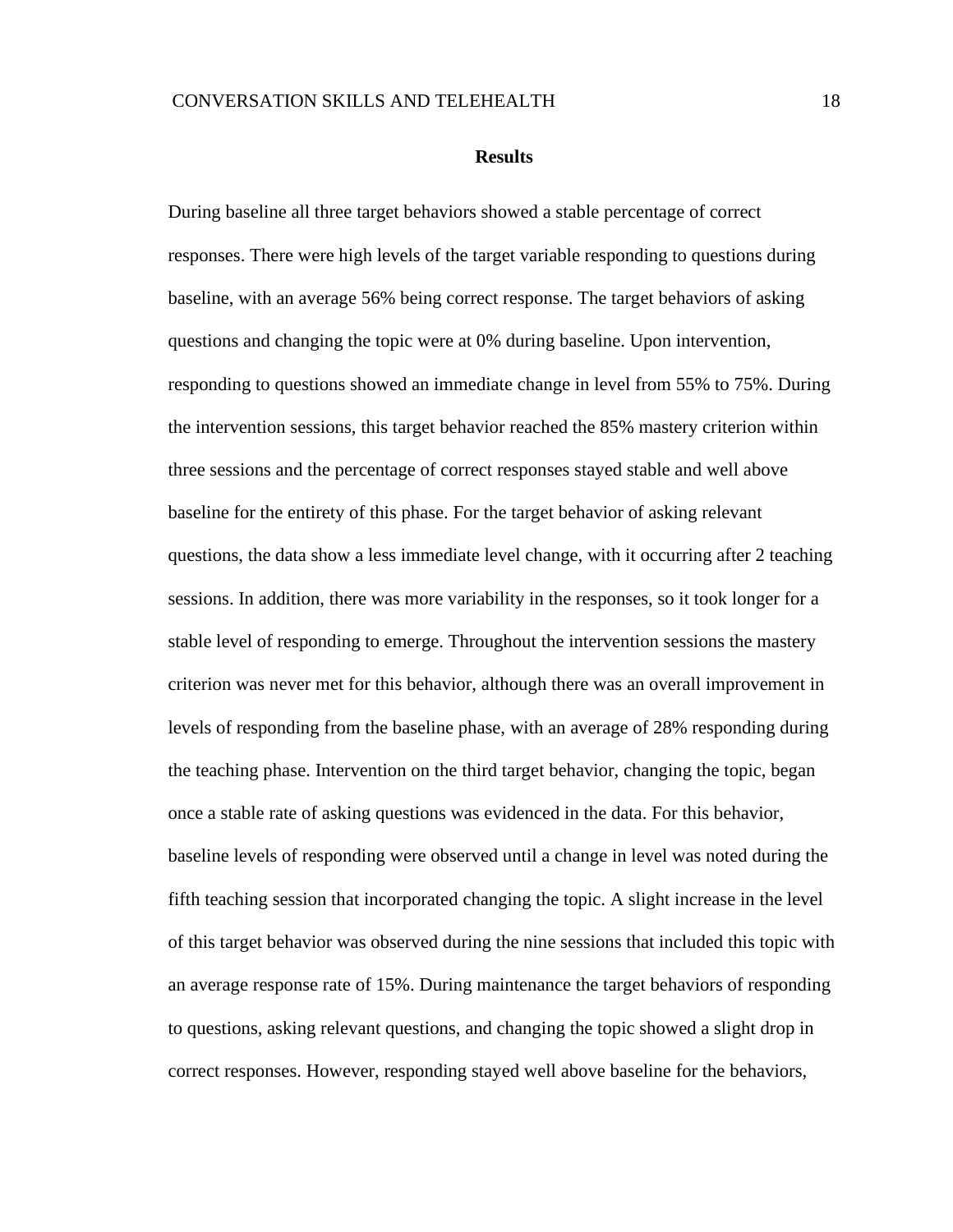## CONVERSATION SKILLS AND TELEHEALTH 19

answering, and asking questions. Although response levels dropped to baseline for the behavior changing the topic during the first maintenance probe, the second showed similar levels of responding as the during the intervention.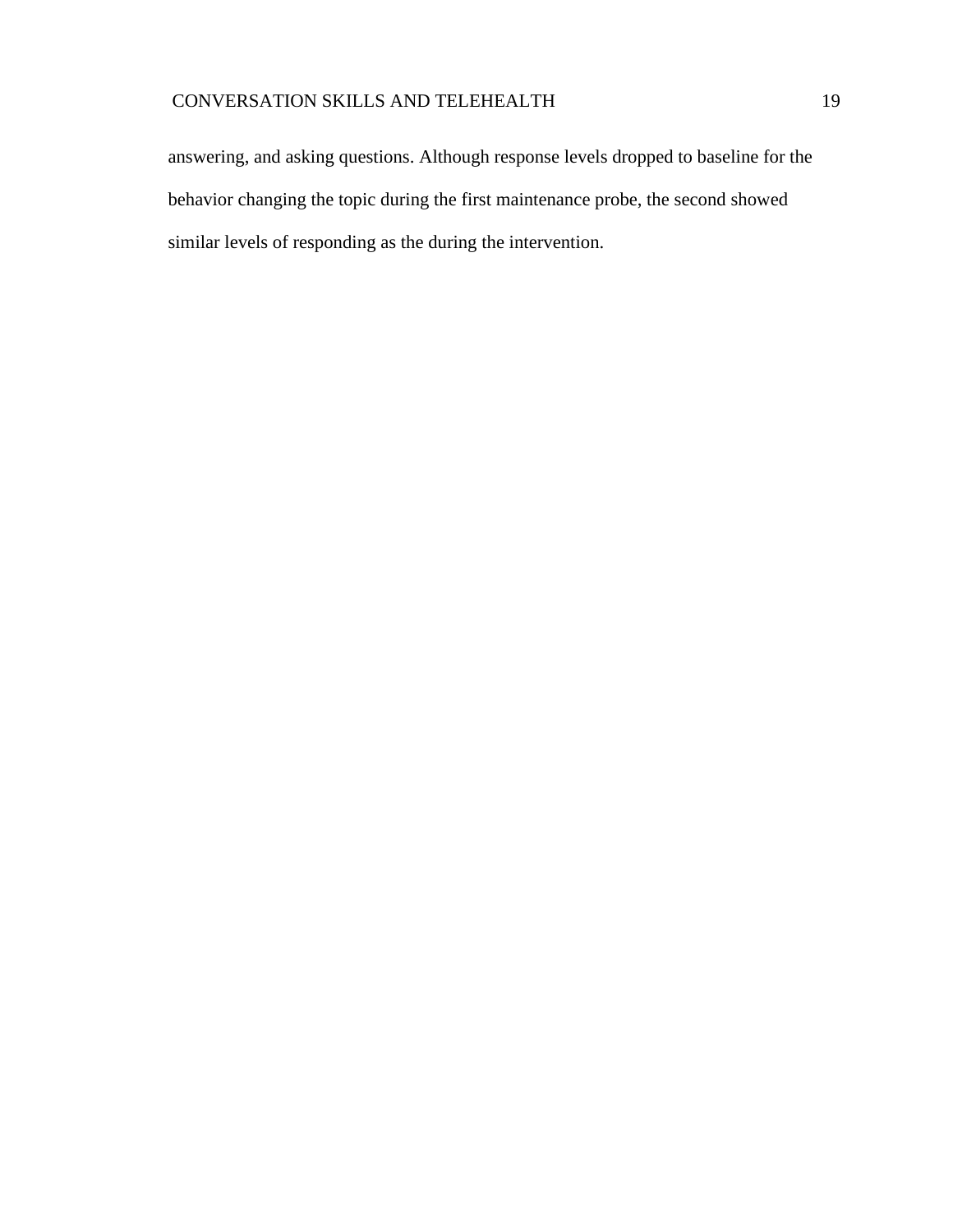

BST and Video Modeling Targeting Conversation Skills

<span id="page-23-0"></span>*Figure 1 BST and Video Modeling Intervention*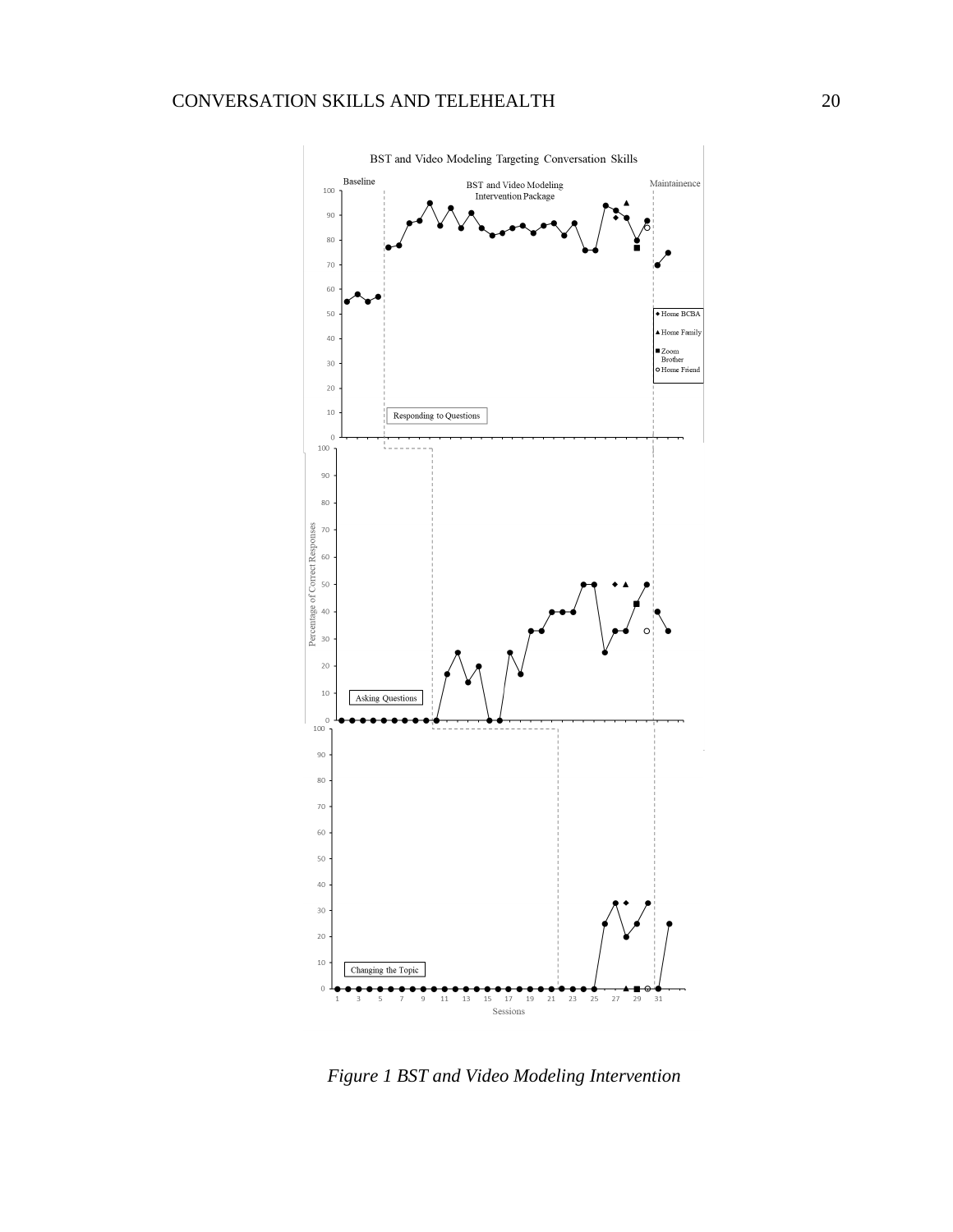<span id="page-24-0"></span>There was a similar pattern observed with the generalization probes. The behaviors of responding to questions and asking questions showed similar levels to those observed during intervention sessions across all the generalization probes. However, for the target behavior changing the topic, the only condition where the behavior showed generalization, was in the probe with the participant's BCBA. During the other conditions, the target behavior returned to baseline levels of responding.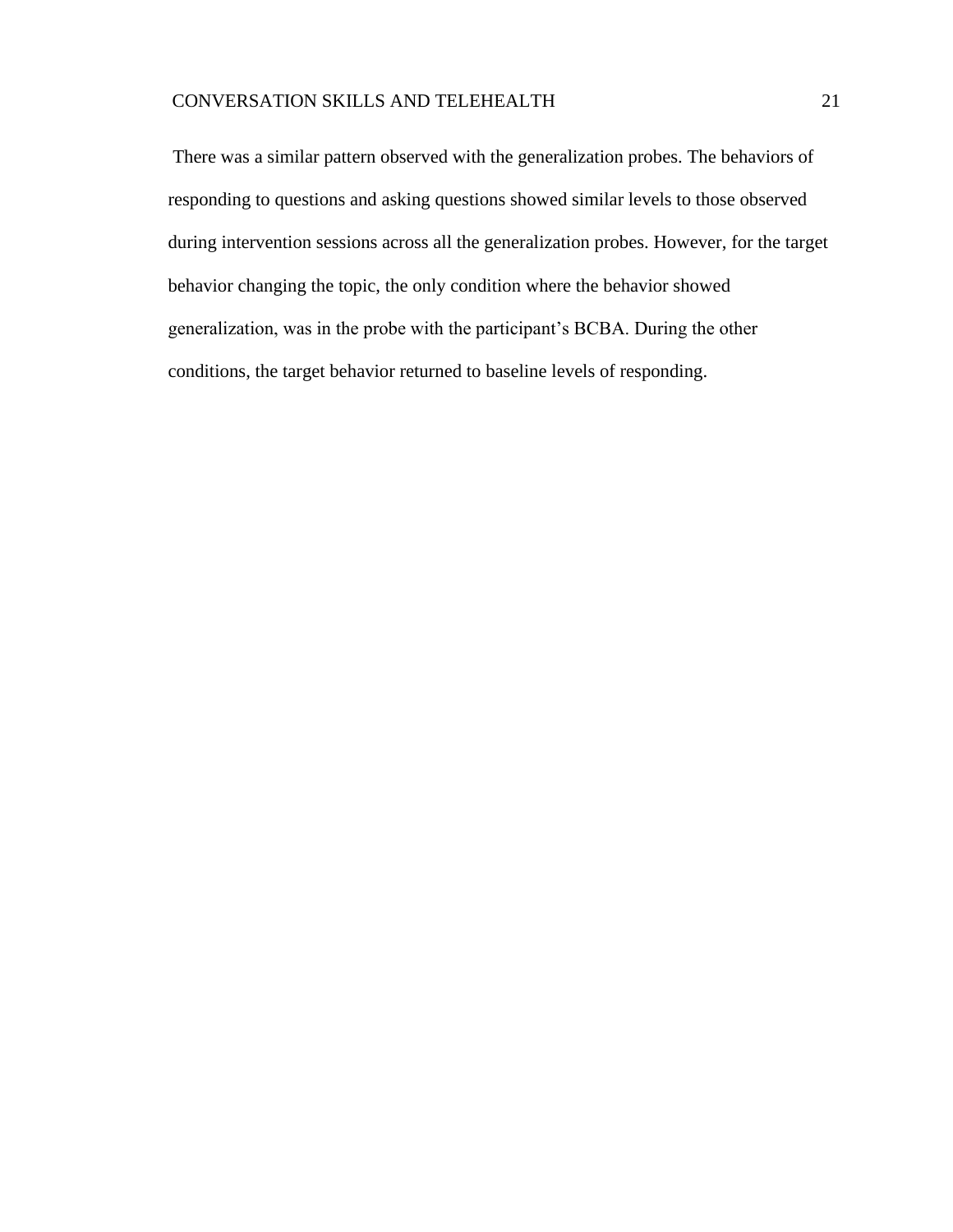#### **Discussion**

Overall, the results showed improvement across the target behaviors following intervention. However, the inconsistencies in the results mean that while the observed impact can likely be attributed to the intervention, conclusions should be drawn tentatively. There were improvements across all three target behaviors in comparison to baseline, and quick level changes occurred in two of the three measures upon the introduction of the intervention, indicating the intervention impacted the observed levels of the target behaviors. Once the behaviors began to show improvement, there was very little variability in responding to questions and although the measure asking questions showed more variability, levels stayed above baseline for most teaching sessions. The results that were observed for changing the topic were not as consistent. It took five teaching session to see a change in level and the percentage of correct responses stayed much closer to baseline throughout the intervention. However, while the results observed for changing the topic did not meet the expected levels and were not as consistent as desired during intervention, the increase in level observed across target behaviors extended beyond intervention sessions. The skills responding to questions and asking questions maintained at similar levels following two weeks without teaching. The target behaviors responding to questions and asking questions also showed generalization in the presence of the participant's BCBA, their family, and a friend in their home environment. In addition, they generalized to a zoom hangout with their older brother. Again, the target behavior changing the topic did not show the same consistency in the results in the maintenance phase and only showed generalization with the participant's BCBA. While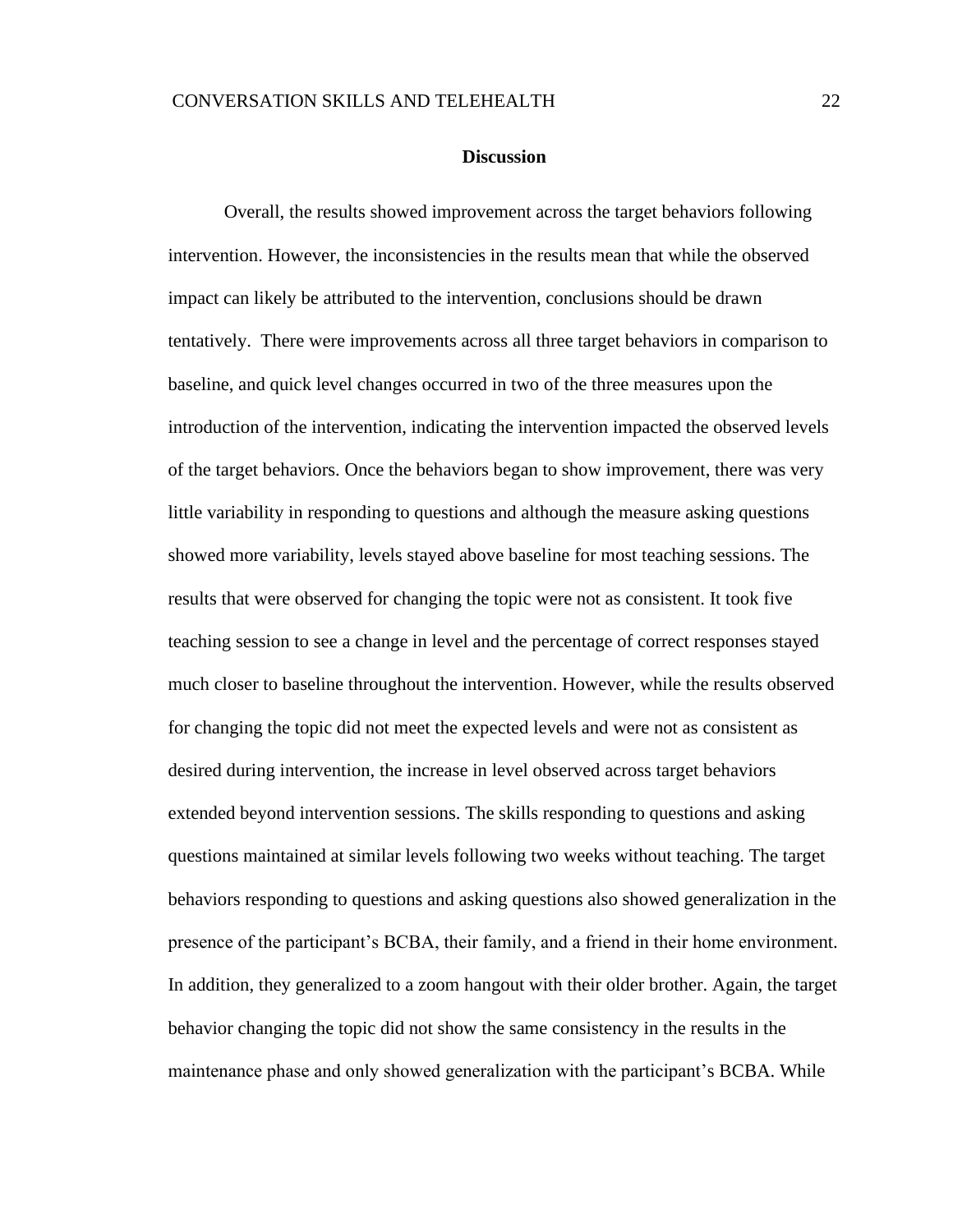## CONVERSATION SKILLS AND TELEHEALTH 23

the overall results indicate a relationship between the intervention and the observed behavior change, evidence would have been stronger if the observed changed extended to all three measures. Either way, there was an observed improvement across the behaviors that positively impacted the participants life outside of the intervention.

There were limitations that impacted the results of the study. One limitation involved the mode of zoom itself. As expected, the limited opportunity for natural conversation topics made the teaching sessions contrived and the topic of conversation limited. In addition, zoom is a difficult mode to provide reinforcement. After a few weeks, the participant began to request for an end to the session during the time for preferred activities, suggesting that they were getting bored with the format. Another issue that arose was in the criterion set for mastering the target behaviors. The decision to set the mastery criterion at 85% and the drastic difference in the expected levels of the behavior and the criterion on two of the target behaviors made it difficult to gauge when to move to the next behavior. However, upon further examination, that high of a mastery criterion is not socially valid and moving through the behaviors based on stability made more sense for the study. Setting an arbitrary mastery criterion for these behaviors did not consider the needs of the individual participant. The target behavior that was already showing baseline rates well above zero, responding to questions, reached mastery criterion. While the behaviors that started at a level of zero, asking questions and changing the topic, did not meet the mastery criterion, they showed just as much improvement as the first measure. Eliminating the mastery criterion and allowing the behavioral progress to guide procedural decisions accounted for the individual place of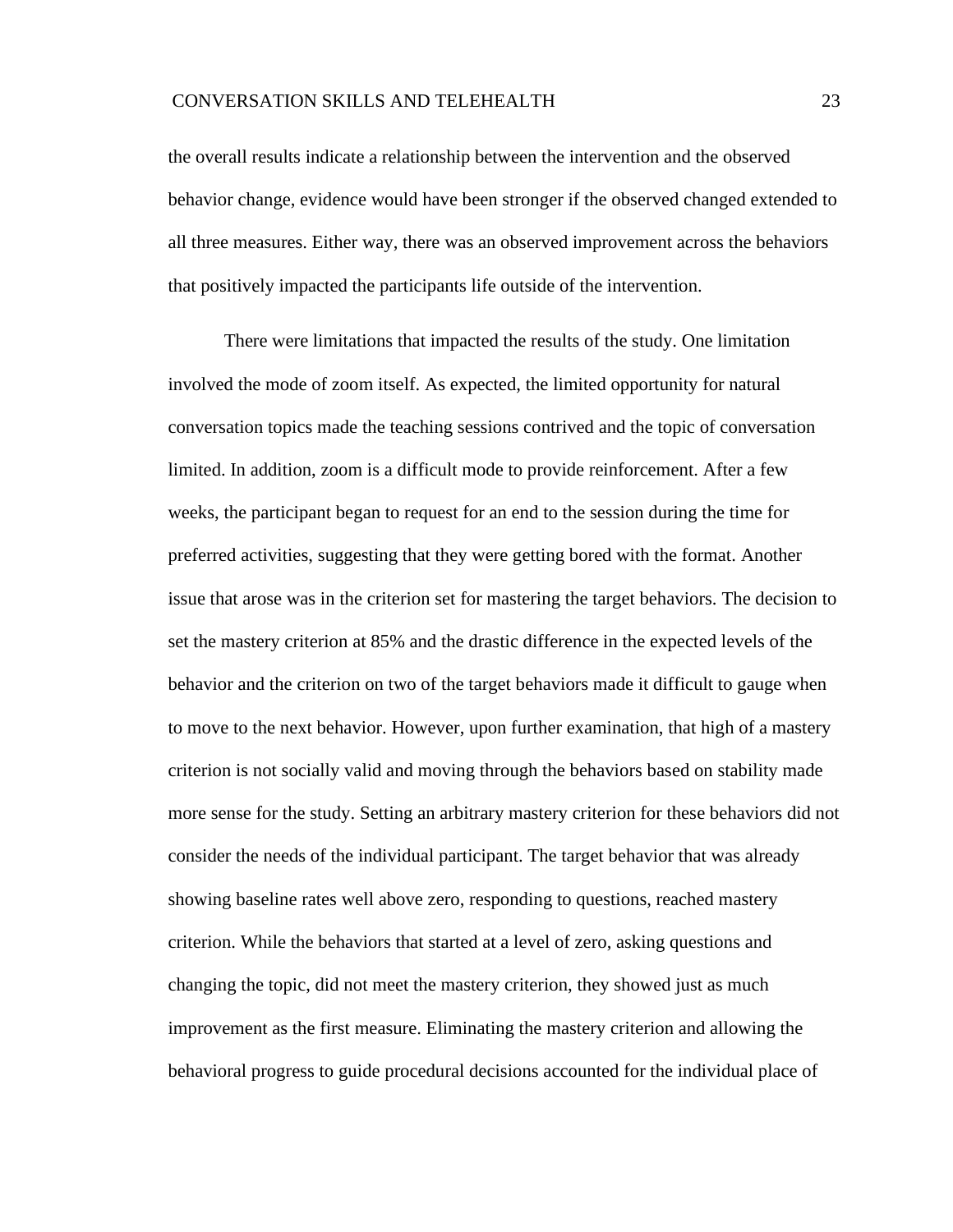the participant in relation to the behaviors of interest. Expecting someone to engage in conversational skills at such a high level is not reflective of real-world conversational etiquette. Finally, even though school returned to in-person, many other after school activities were still limited for children in this area, so the participant did not have access to a real-world environment outside of his home. Ideally, more generalization probes would have occurred in the presence of peers. While the probes showed that the skills generalized at similar levels as the intervention with different people in the home setting, observing the target behaviors in another setting, in the presence of peers, would have been a meaningful assessment.

Although improvement in the observed conversation skills occurred across the target behaviors, there are changes to the study that would help focus future lines of research. Overall, conducting this study utilizing a multiple baseline across participants design could potentially clarify any ambiguity regarding the role of the intervention and allow for more concrete claims to be made. If similar results were observed across multiple participants, it would add support to the conclusion that the intervention and the results were related. After data collection, it was clear that changing the topic was not the most useful behavior to include as the third measure. The opportunity to change the topic came up more infrequently than the opportunity to use the other skills, and another clear behavior of interest was observed. During the teaching sessions, the researcher noticed changes in the behavior of "making connected comments" within the same conversational place as asking questions. For example, the researcher would ask, "What are your plans for the weekend?" and the participant would respond "Watching Pixar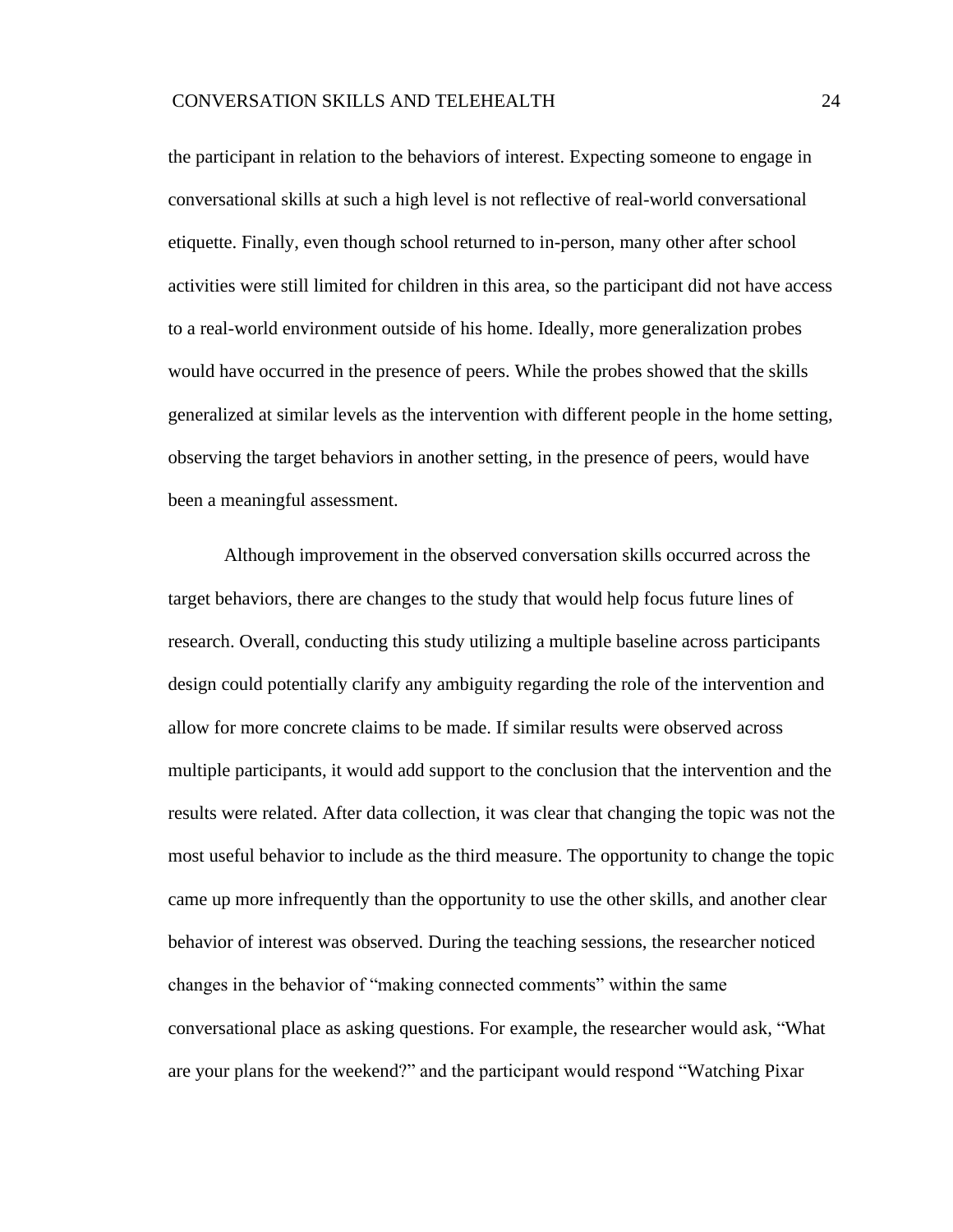movies." Then the researcher would reply "That sounds like fun, maybe I should watch some Pixar this weekend!" In this case the participant would say "You should watch Cars, it's the best!" They could have asked the researcher what movie they were planning on watching, but instead engaged in the behavior of making a connected comment. Both were appropriate within the context of the conversation. If the study were to be repeated, the researcher would eliminate the measure of changing the topic and instead measure improvements on making connected comments. Making comments is clearly a useful conversational skill that makes more sense to implement over zoom, an environment where there was little natural opportunity for a change in conversation topic. In addition, the expansion of teaching techniques outside of just video modeling to include a more organized turn taking activity would help to facilitate the use of the skills asking questions and making comments. Finally, in the future, including different people in the telehealth intervention sessions would provide more opportunity for conversations. In addition, it would help the participant to see how different people other than the researcher utilize the skills they had been learning.

<span id="page-28-0"></span>The behavioral changes that the participant achieved were socially meaningful and carried over into their home environment. With tweaks to the design and the teaching procedures, the telehealth format represents a potentially useful avenue for teaching basic conversational skills utilizing video modeling and BST.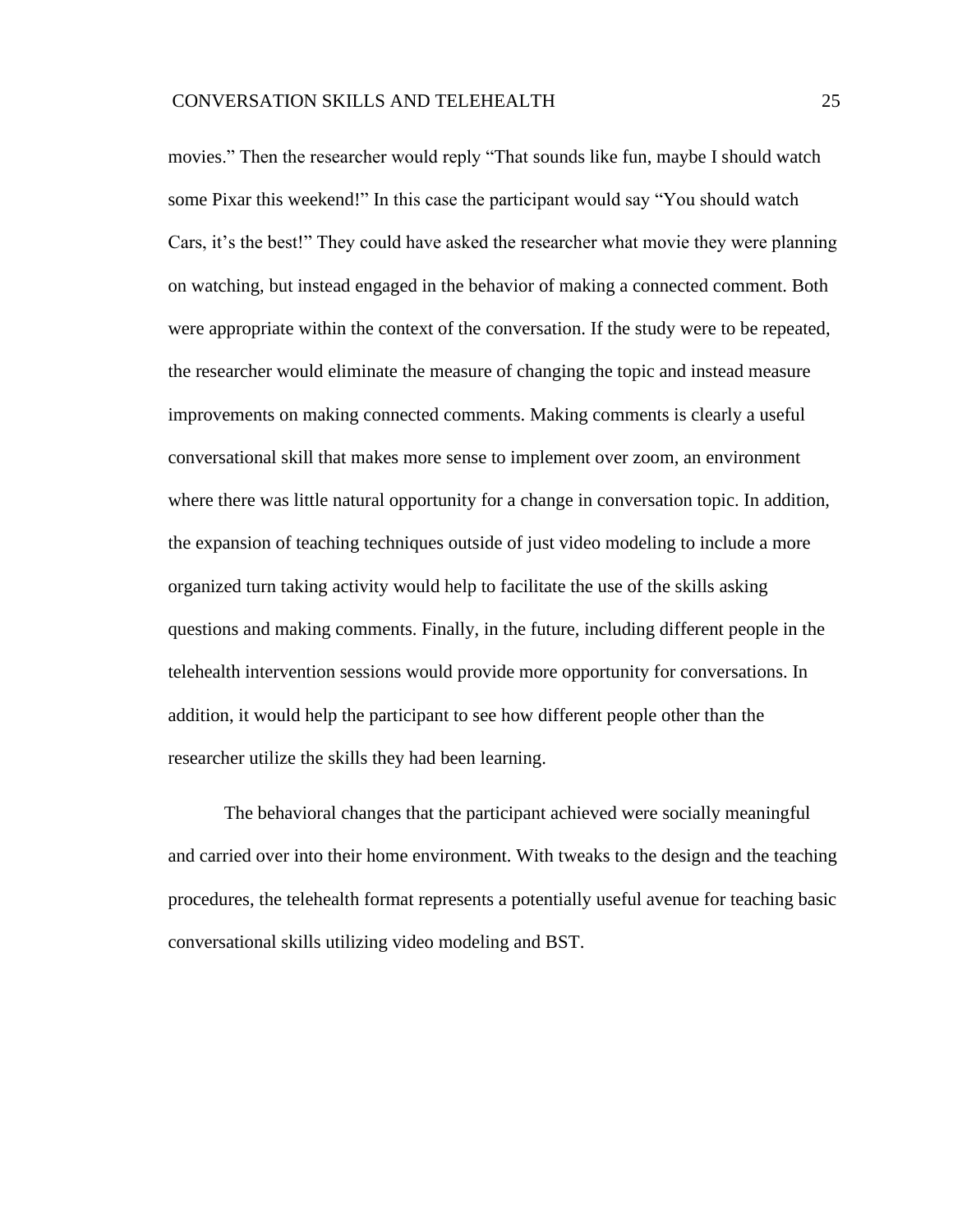#### **References**

- Akemoglu, Y., Meadan, H., & Towson, J. (2020). Embedding naturalistic communication teaching strategies during shared interactive book reading for preschoolers with developmental delays: A guide for caregivers. *Early Childhood Education Journal*, *48*(6), 759–766. [https://doi-org.ezproxy.humboldt.edu/10.1007/s10643-](https://doi-org.ezproxy.humboldt.edu/10.1007/s10643-020-01038-4) [020-01038-4](https://doi-org.ezproxy.humboldt.edu/10.1007/s10643-020-01038-4)
- Boutain, A. R., Sheldon, J. B., & Sherman, J. A. (2020). Evaluation of a telehealth parent training program in teaching self‐care skills to children with autism. *Journal of Applied Behavior Analysis*, *53*(3), 1259–1275. [https://doi](https://doi-org.ezproxy.humboldt.edu/10.%201002/jaba.743)[org.ezproxy.humboldt.edu/10. 1002/jaba.743](https://doi-org.ezproxy.humboldt.edu/10.%201002/jaba.743)
- Charlop, M. H., Dennis, B., Carpenter, M. H., & Greenberg, A. L. (2010). Teaching socially expressive behaviors to children with autism through video modeling. *Education & Treatment of Children*, *33*(3), 371–393. [https://doi](https://doi-org.ezproxy.humboldt.edu/10.1353/)[org.ezproxy.humboldt.edu/10.1353/](https://doi-org.ezproxy.humboldt.edu/10.1353/) etc.0.0104
- Cihon, J. H., Ferguson, J. L., Lee, M., Leaf, J. B., Leaf, R., & McEachin, J. (2021). Evaluating the cool versus not cool procedure via telehealth. *Behavior Analysis in Practice*. https://doi-org.ezproxy.humboldt.edu/10.1007/s40617-021-00553-z
- Conallen, K., & Reed, P. (2017). Children with autism spectrum disorder: Teaching conversation involving feelings about events. *Journal of Intellectual Disability*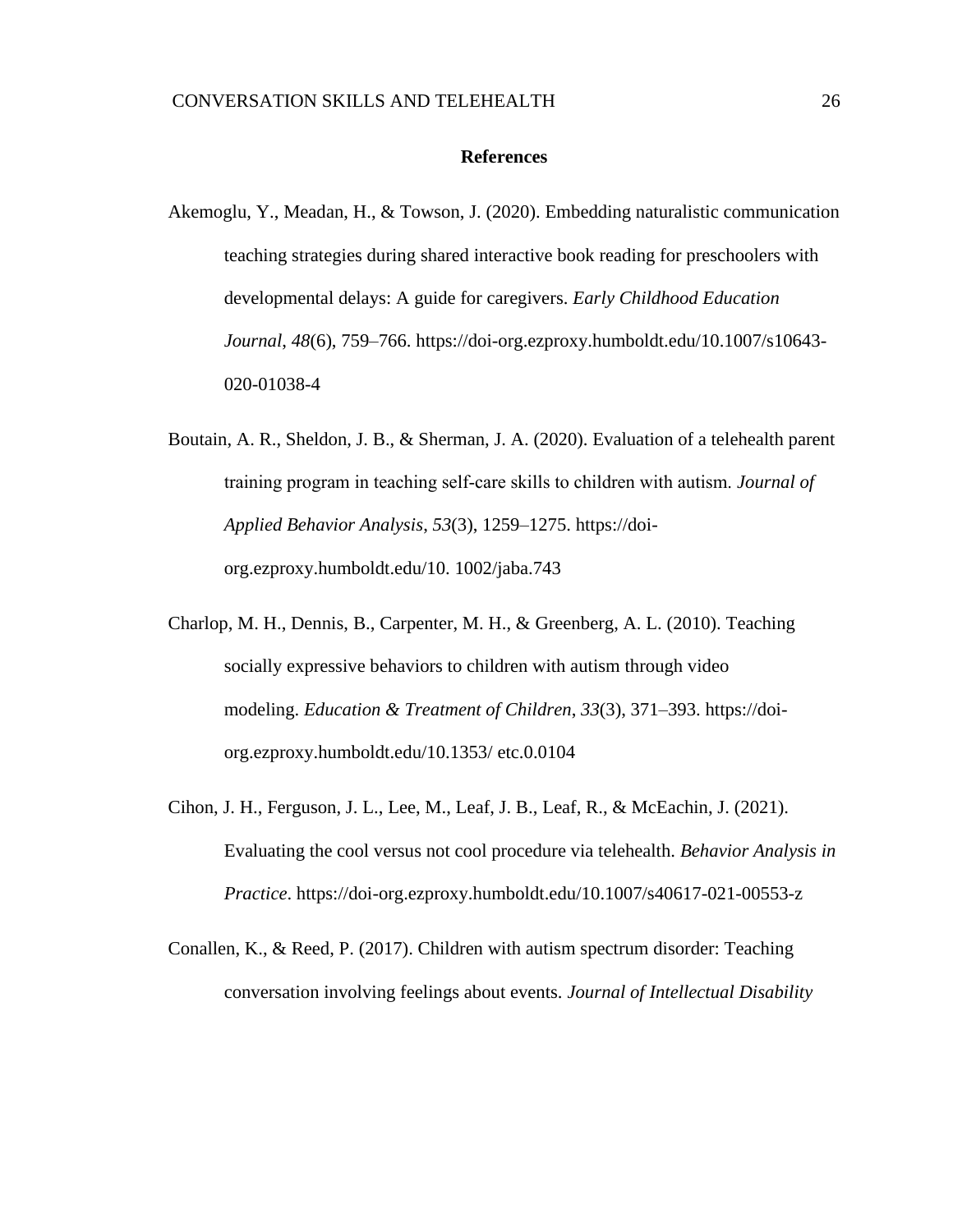*Research*, *61*(3), 279-291. [https://doi-](https://doi-org.ezproxy.humboldt.edu/10.1111/jir.12339)

[org.ezproxy.humboldt.edu/10.1111/jir.12339](https://doi-org.ezproxy.humboldt.edu/10.1111/jir.12339)

- Cooper, J. O., Heron, T. E., & Heward, W. L. (2019). *Applied Behavior Analysis (3rd Edition).* Hoboken, NJ: Pearson Education. Grosberg, D., & Charlop, M. H. (2017). Teaching conversational speech to children with autism spectrum disorder using text‐message prompting. *Journal of Applied Behavior Analysis*, *50*(4), 789– 804.<https://doi-org.ezproxy.humboldt.edu/10.1002/jaba.403>
- Hood, S. A., Luczynski, K. C., & Mitteer, D. R. (2017). Toward meaningful outcomes in teaching conversation and greeting skills with individuals with autism spectrum disorder. *Journal of Applied Behavior Analysis*, *50*(3), 459–486. [https://doi](https://doi-org.ezproxy.humboldt.edu/10.1002/jaba.388)[org.ezproxy.humboldt.edu/10.1002/jaba.388](https://doi-org.ezproxy.humboldt.edu/10.1002/jaba.388)
- Kourassanis, J., Jones, E. A., & Fienup, D. M. (2015). Peer-video modeling: Teaching chained social game behaviors to children with ASD. *Journal of Developmental and Physical Disabilities*, *27*(1), 25–36. [https://doi](https://doi-org.ezproxy.humboldt.edu/10.1007/s10882-014-)[org.ezproxy.humboldt.edu/10.1007/s10882-014-9](https://doi-org.ezproxy.humboldt.edu/10.1007/s10882-014-)399-8
- LeBlanc, Linda A., Junelyn F. Lazo-Pearson, Joy S. Pollard, and Lorri S. Unumb. 2020. "The Role of Compassion and Ethics in Decision Making Regarding Access to Applied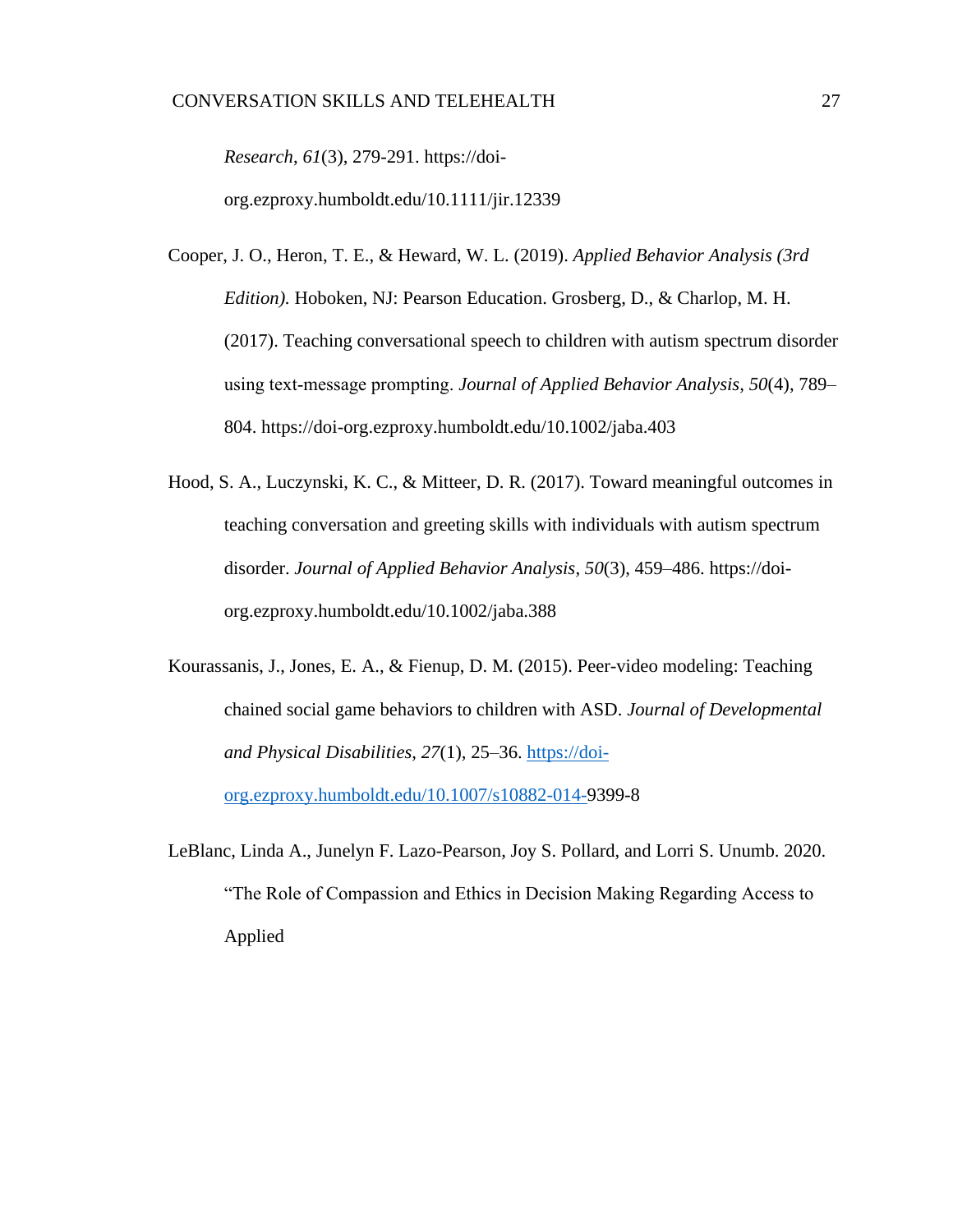Behavior Analysis Services during the COVID-19 Crisis: A Response to Cox, Plavnick, and Brodhead." *Behavior Analysis in Practice* 13 (3): 604–8. doi:10.1007/s40617- 020-00446-7.

Mann, C. C., & Karsten, A. M. (2020). Efficacy and social validity of procedures for improving conversational skills of college students with autism. *Journal of Applied Behavior Analysis*, *53*(1), 402–421. [https://doi](https://doi-org.ezproxy.humboldt.edu/10.1002/jaba.600)[org.ezproxy.humboldt.edu/10.1002/jaba.600](https://doi-org.ezproxy.humboldt.edu/10.1002/jaba.600)

- MacDonald, R., Sacramone, S., Mansfield, R., Wiltz, K., & Ahearn, W. H. (2009). Using video modeling to teach reciprocal pretend play to children with autism. *Journal of Applied Behavior Analysis*, *42*(1), 43–55. [https://doi](https://doi-org.ezproxy.humboldt.edu/10.1901/jaba)[org.ezproxy.humboldt.edu/10.1901/jaba.](https://doi-org.ezproxy.humboldt.edu/10.1901/jaba) 2009.42-43
- Marcus, A., & Wilder, D. A. (2009). A comparison of peer video modeling and selfvideo modeling to teach textual responses in children with autism. *Journal of Applied Behavior Analysis*, *42*(2), 335–341. [https://doi](https://doi-org.ezproxy.humboldt.edu/10.1901/jaba.2009.42-335)[org.ezproxy.humboldt.edu/10.1901/jaba.2009.42-335](https://doi-org.ezproxy.humboldt.edu/10.1901/jaba.2009.42-335)
- Mrachko, A. A., & Kaczmarek, L. A. (2017). Examining paraprofessional interventions to increase social communication for young children with ASD. *Topics in Early Childhood Special Education*, *37*(1), 4–15. [https://doi](https://doi-org.ezproxy.humboldt.edu/10.1177/027%201121416662870)[org.ezproxy.humboldt.edu/10.1177/027 1121416662870](https://doi-org.ezproxy.humboldt.edu/10.1177/027%201121416662870)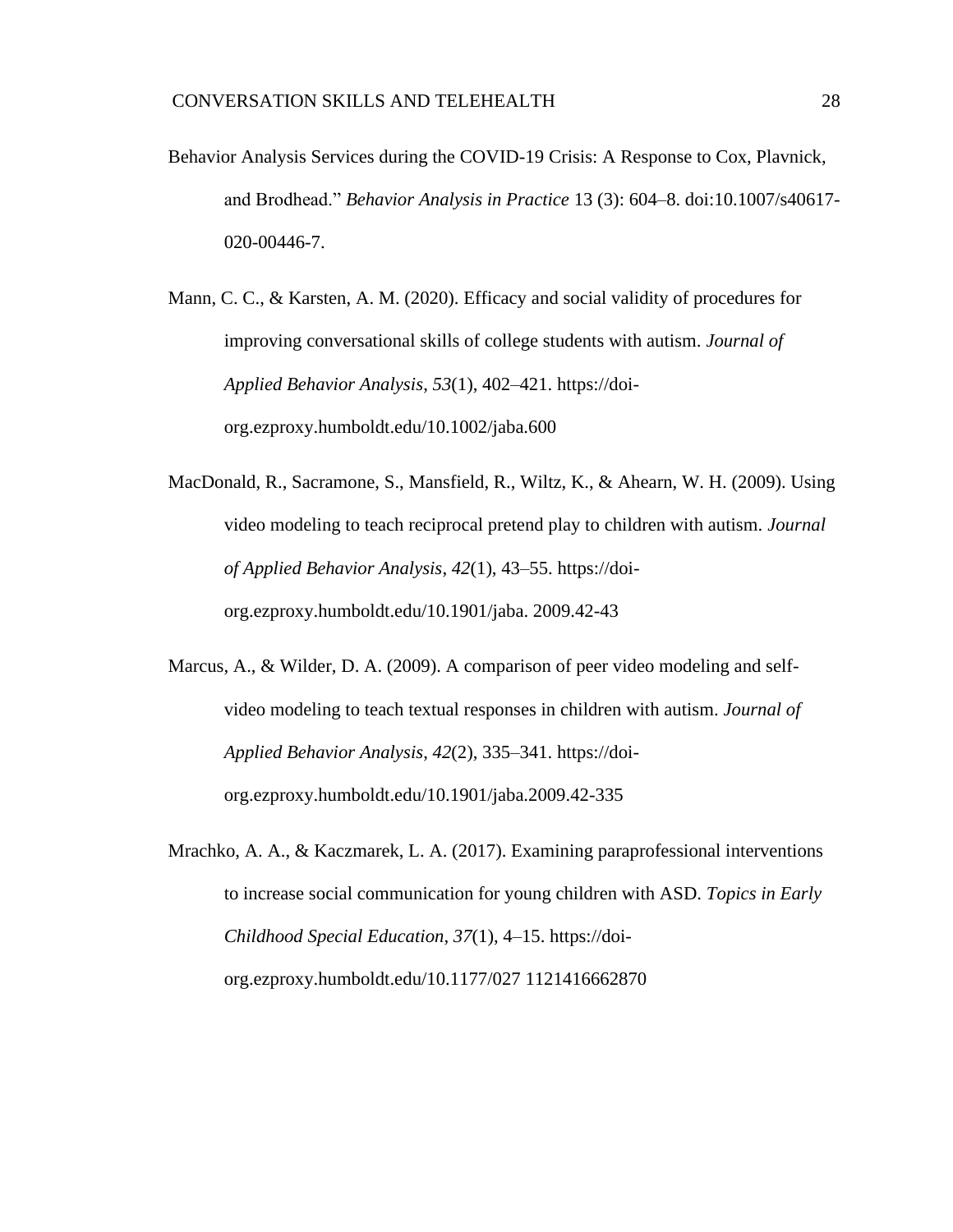Nuernberger, J. E., Ringdahl, J. E., Vargo, K. K., Crumpecker, A. C., & Gunnarsson, K. F. (2013). Using a behavioral skills training package to teach conversation skills to young adults with autism spectrum disorders. *Research in Autism Spectrum Disorders*, *7*(2), 411–417. https://doi-

org.ezproxy.humboldt.edu/10.1016/j.rasd.2012.09.004

- Peters, L. C., & Thompson, R. H. (2015). Teaching children with autism to respond to conversation partners' interest. *Journal of Applied Behavior Analysis*, *48*(3), 544– 562.<https://doi-org.ezproxy.humboldt.edu/10.1002/jaba.235>
- Parsons, M. B., Rollyson, J. H., & Reid, D. H. (2012). Evidence-based staff training: A guide for practitioners. *Behavior Analysis in Practice*, *5*(2), 2–11.
- Pellegrino, A. J., & DiGennaro Reed, F. D. (2020). Using telehealth to teach valued skills to adults with intellectual and developmental disabilities. *Journal of Applied Behavior Analysis*, *53*(3), 1276–1289. https://doiorg.ezproxy.humboldt.edu/10.1002/jaba.734
- Pollard JS, LeBlanc LA, Griffin CA, Baker JM. (2021) The effects of transition to technician-delivered telehealth ABA treatment during the COVID-19 crisis: A preliminary analysis. *Journal of Applied Behavior Analysis*, *54*(1), 87-102. doi: 10.1002/jaba.803.
- Rudy, N. A., Betz, A. M., Malone, E., Henry, J. E., & Chong, I. M. (2014). Effects of video modeling on teaching bids for joint attention to children with